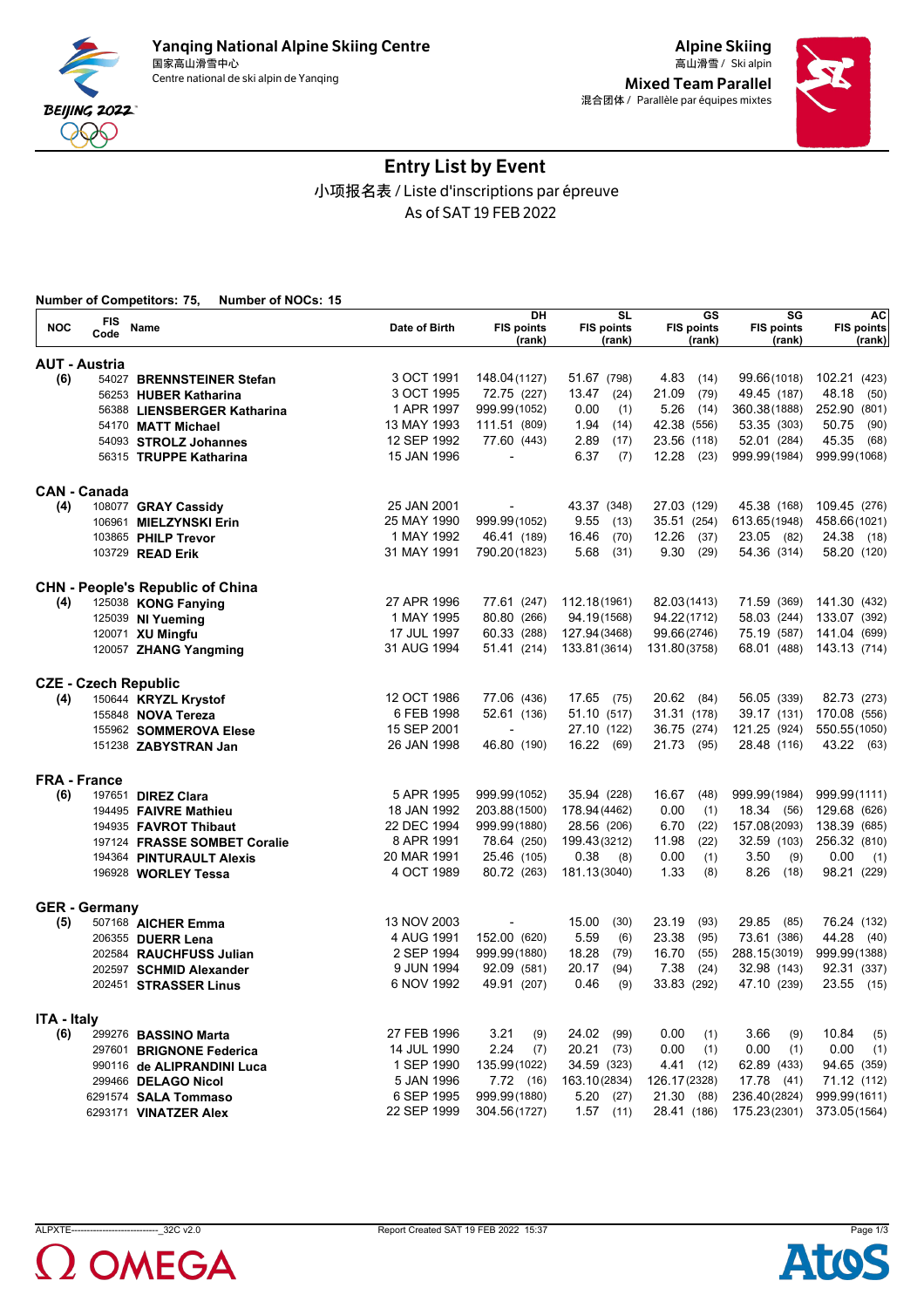



# Entry List by Event 小项报名表 / Liste d'inscriptions par épreuve As of SAT 19 FEB 2022

|                     |                          | <b>Number of Competitors: 75,</b><br><b>Number of NOCs: 15</b> |               |                                   |                                   |                                                       |                                                       |                                          |
|---------------------|--------------------------|----------------------------------------------------------------|---------------|-----------------------------------|-----------------------------------|-------------------------------------------------------|-------------------------------------------------------|------------------------------------------|
| <b>NOC</b>          | FIS<br>Code              | <b>Name</b>                                                    | Date of Birth | DH<br><b>FIS points</b><br>(rank) | SL<br><b>FIS points</b><br>(rank) | $\overline{\text{GS}}$<br><b>FIS points</b><br>(rank) | $\overline{\text{SG}}$<br><b>FIS points</b><br>(rank) | <b>AC</b><br><b>FIS points</b><br>(rank) |
|                     | <b>NOR - Norway</b>      |                                                                |               |                                   |                                   |                                                       |                                                       |                                          |
| (6)                 |                          | 422507 HAUGAN Timon                                            | 27 DEC 1996   | 65.67 (328)                       | 4.35<br>(23)                      | 17.08<br>(59)                                         | 102.92(1075)                                          | 187.37(1031)                             |
|                     |                          | 426100 HOLTMANN Mina Fuerst                                    | 17 JUL 1995   | 79.71 (255)                       | 11.24<br>(17)                     | 3.28<br>(10)                                          | 65.69 (313)                                           | 92.73 (202)                              |
|                     |                          | 422469 SOLHEIM Fabian Wilkens                                  | 10 APR 1996   | 999.99 (1880)                     | 28.25 (200)                       | 11.57<br>(33)                                         | 234.38(2812)                                          | 999.99(1611)                             |
|                     |                          | 426193 STJERNESUND Thea Louise                                 | 24 NOV 1996   | 148.79 (605)                      | (29)<br>14.79                     | 11.39<br>(21)                                         | 280.88(1788)                                          | 195.42 (654)                             |
|                     |                          | 426043 TVIBERG Maria Therese                                   | 7 APR 1994    | 57.36 (161)                       | (28)<br>14.76                     | 7.06<br>(16)                                          | 32.43 (102)                                           | 49.49 (53)                               |
|                     |                          | 422278 WINDINGSTAD Rasmus                                      | 31 OCT 1993   | 40.10 (162)                       | 43.93 (579)                       | 5.42<br>(17)                                          | 16.82 (48)                                            | $21.84$ (14)                             |
| <b>POL - Poland</b> |                          |                                                                |               |                                   |                                   |                                                       |                                                       |                                          |
| (5)                 |                          | 435401 CZAPSKA Zuzanna                                         | 4 AUG 1998    |                                   | 47.47 (431)                       | 21.15<br>(80)                                         | 122.48 (936)                                          | 175.47 (575)                             |
|                     |                          | 435334 GASIENICA-DANIEL Maryna                                 | 19 FEB 1994   | 58.54 (164)                       | 44.03 (363)                       | 10.56<br>(18)                                         | 32.04 (100)                                           | 72.02 (116)                              |
|                     |                          | 430633 JASICZEK Michal                                         | 13 MAR 1994   |                                   | 23.71 (137)                       | 29.34 (204)                                           | 999.99(3411)                                          |                                          |
|                     |                          | 435432 LUCZAK Magdalena                                        | 31 DEC 2001   | 193.71 (766)                      | 29.10 (148)                       | 19.53<br>(66)                                         | 84.17 (500)                                           | 146.51 (448)                             |
|                     |                          | 430802 PYJAS Pawel                                             | 23 MAR 1999   | 288.69(1709)                      | 32.94 (287)                       | 39.62 (457)                                           | 163.32(2170)                                          | 403.83(1579)                             |
| <b>ROC - ROC</b>    |                          |                                                                |               |                                   |                                   |                                                       |                                                       |                                          |
| (5)                 |                          | 481103 ANDRIENKO Aleksander                                    | 8 MAY 1990    | 999.99(1880)                      | 31.41 (254)                       | 14.81<br>(45)                                         | 49.06 (254)                                           | 100.85 (413)                             |
|                     |                          | 486028 GORNOSTAEVA Anastasia                                   | 31 DEC 1999   | 242.70 (880)                      | 20.03 (70)                        | 51.70 (620)                                           | 86.61 (531)                                           | 190.19 (634)                             |
|                     |                          | 481730 KUZNETSOV Ivan                                          | 8 JUN 1996    | 54.53 (239)                       | 22.66 (116)                       | 15.48<br>(47)                                         | 50.41 (266)                                           | 68.01 (178)                              |
|                     |                          | 485941 PLESHKOVA Julia                                         | 17 MAY 1997   | 26.30 (61)                        | 157.80(2765)                      | 20.30<br>(74)                                         | 20.08<br>(48)                                         | 100.59 (240)                             |
|                     |                          | 485802 TKACHENKO Ekaterina                                     | 7 MAR 1995    | 999.99(1166)                      | 24.27 (100)                       | 19.02<br>(61)                                         | 95.75 (643)                                           | 95.35 (219)                              |
|                     | <b>SLO - Slovenia</b>    |                                                                |               |                                   |                                   |                                                       |                                                       |                                          |
| (5)                 |                          | 565401 BUCIK Ana                                               | 21 JUL 1993   | 108.92 (419)                      | $10.84$ (14)                      | 12.53<br>(24)                                         | 49.45 (187)                                           | 38.58<br>(28)                            |
|                     |                          | 561310 HROBAT Miha                                             | 3 FEB 1995    | 19.88 (73)                        | 83.94 (2010)                      | 47.93 (730)                                           | 23.34<br>(86)                                         | 34.97<br>(31)                            |
|                     |                          | 561244 KRANJEC Zan                                             | 15 NOV 1992   | 291.60(1715)                      | 9.49(46)                          | 0.45<br>(5)                                           | 149.58(1979)                                          | 136.68 (668)                             |
|                     |                          | 565373 ROBNIK Tina                                             | 30 JUL 1991   | 746.82(1023)                      | 168.89(2900)                      | 12.99<br>(25)                                         | 89.12 (564)                                           | 304.95 (901)                             |
|                     |                          | 565463 SLOKAR Andreja                                          | 15 OCT 1997   | 999.99(1052)                      | $12.46$ (21)                      | 21.08<br>(77)                                         | 86.33 (527)                                           | 109.32 (275)                             |
|                     | <b>SUI - Switzerland</b> |                                                                |               |                                   |                                   |                                                       |                                                       |                                          |
| (5)                 |                          | 511852 CAVIEZEL Gino                                           | 23 JUN 1992   | 44.19 (180)                       | 117.92(3180)                      | 5.45<br>(18)                                          | $10.42$ (26)                                          | 36.85<br>(40)                            |
|                     |                          | 516283 ELLENBERGER Andrea                                      | 22 MAR 1993   | 999.99(1052)                      | 141.11(2485)                      | 15.39<br>(38)                                         | 272.97(1771)                                          | 353.22 (955)                             |
|                     |                          | 516280 HOLDENER Wendy                                          | 12 MAY 1993   | 30.82 (75)                        | 2.27<br>(5)                       | 3.04<br>(9)                                           | $10.32$ (23)                                          | 15.39<br>(9)                             |
|                     |                          | 511896 MURISIER Justin                                         | 8 JAN 1992    | 27.73 (111)                       | 39.30 (432)                       | 6.01<br>(20)                                          | 14.48<br>(39)                                         | 21.72<br>(13)                            |
|                     |                          | 516562 RAST Camille                                            | 9 JUL 1999    | $\overline{\phantom{a}}$          | 9.43(12)                          | 13.25<br>(26)                                         | 91.76 (597)                                           | 69.32 (106)                              |
|                     | <b>SVK - Slovakia</b>    |                                                                |               |                                   |                                   |                                                       |                                                       |                                          |
| (4)                 |                          | 705456 HROMCOVA Petra                                          | 17 JUL 1998   | 85.26 (292)                       | 43.16 (344)                       | 49.06 (554)                                           | 71.25 (364)                                           | 118.67 (317)                             |
|                     |                          | 705499 JANCOVA Rebeka                                          | 25 AUG 2003   | 78.95 (251)                       | 53.37 (553)                       | 43.78 (420)                                           | 64.81 (306)                                           | 113.51 (291)                             |
|                     |                          | 700830 ZAMPA Adam                                              | 13 SEP 1990   | 139.98(1066)                      | 22.69 (117)                       | 8.27<br>(27)                                          | 34.45 (150)                                           | 116.63 (524)                             |
|                     |                          | 700879 ZAMPA Andreas                                           | 13 AUG 1993   | 101.70 (674)                      | 39.76 (446)                       | 19.23 (71)                                            | 57.78 (369)                                           | 73.60 (211)                              |
|                     | <b>SWE - Sweden</b>      |                                                                |               |                                   |                                   |                                                       |                                                       |                                          |
| (4)                 |                          | 507109 ARONSSON ELFMAN Hanna                                   | 29 DEC 2002   | 101.18 (383)                      | 22.76<br>(84)                     | 15.62<br>(40)                                         | 40.87 (140)                                           | 57.97<br>(73)                            |
|                     |                          | 502015 JAKOBSEN Kristoffer                                     | 9 SEP 1994    |                                   | 4.12<br>(21)                      | 30.06 (214)                                           |                                                       |                                          |
|                     |                          | 507011 LOEVBLOM Hilma                                          | 16 AUG 2000   | 347.21 (968)                      | 29.97 (155)                       | 15.35<br>(35)                                         | 106.75 (768)                                          | 282.32 (864)                             |
|                     |                          | 501898 ROENNGREN Mattias                                       | 22 NOV 1993   | 74.88 (414)                       | 36.48 (361)                       | 15.48<br>(47)                                         | 32.43 (137)                                           | 57.72 (118)                              |



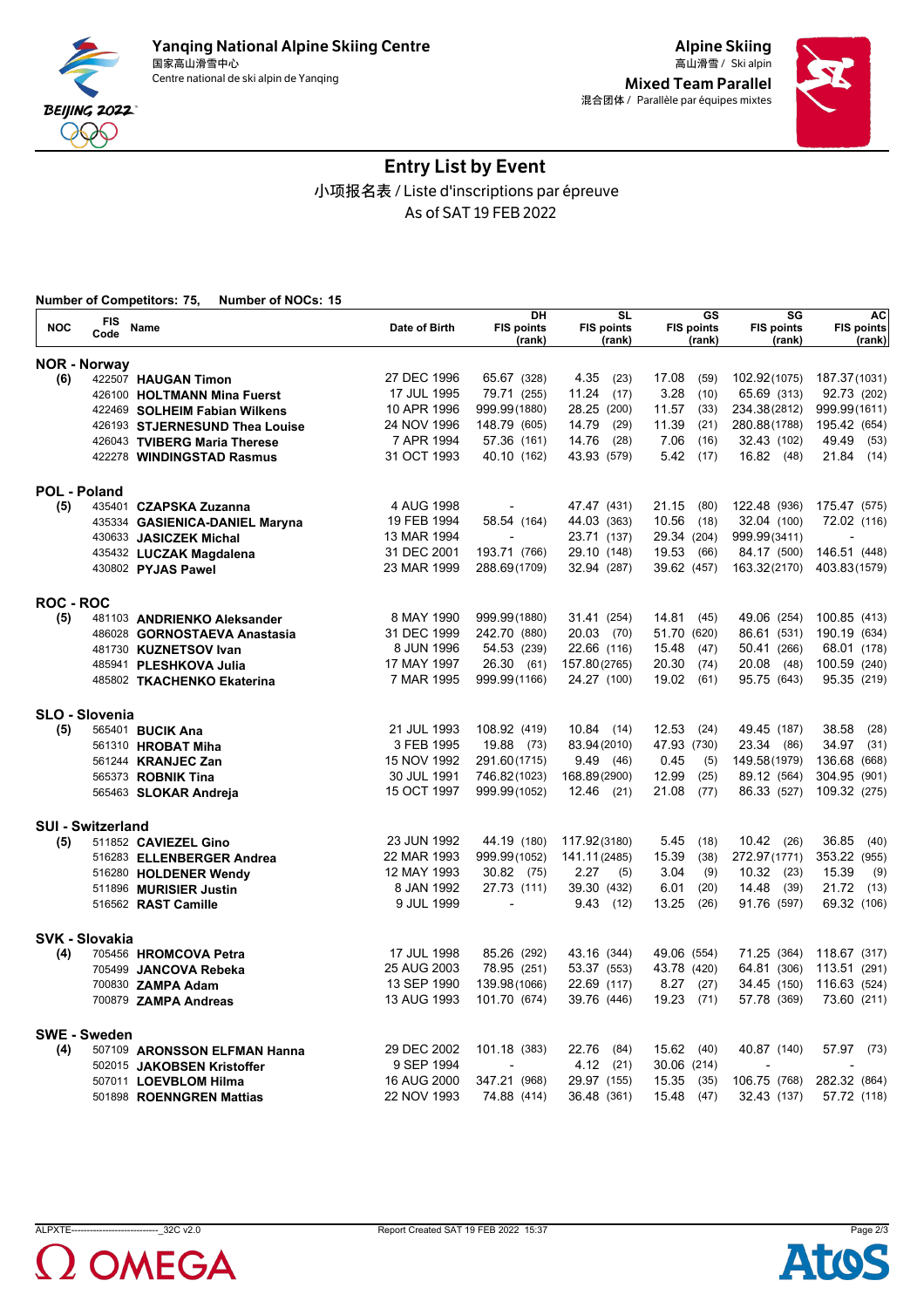



# Entry List by Event 小项报名表 / Liste d'inscriptions par épreuve As of SAT 19 FEB 2022

**Number of Competitors: 75, Number of NOCs: 15**

| <b>FIS</b><br><b>NOC</b><br>Name<br>Code | Date of Birth | DН<br><b>FIS points</b><br>(rank) | SL<br><b>FIS points</b><br>(rank) | GS<br><b>FIS points</b><br>(rank) | SG<br><b>FIS points</b><br>(rank) | AC<br><b>FIS points</b><br>(rank) |
|------------------------------------------|---------------|-----------------------------------|-----------------------------------|-----------------------------------|-----------------------------------|-----------------------------------|
| <b>USA - United States of America</b>    |               |                                   |                                   |                                   |                                   |                                   |
| (6)<br>531799 <b>FORD Tommy</b>          | 20 MAR 1989   | 78.82 (450)                       | 58.25(1013)                       | 1.41<br>(6)                       | 43.67 (216)                       | 365.06(1555)                      |
| 6536392 HURT A J                         | 5 DEC 2000    | 38.15 (102)                       | 20.34<br>(74)                     | 15.00<br>(31)                     | 27.14<br>(80)                     | 87.59 (182)                       |
| 539909 MOLTZAN Paula                     | 7 APR 1994    | 999.99(1166)                      | 14.51<br>(27)                     | 16.53<br>(45)                     | 239.39(1686)                      | 945.27(1107)                      |
| 6532084 RADAMUS River                    | 12 FEB 1998   | 54.18 (237)                       | 31.05 (240)                       | 5.27<br>(16)                      | 22.72<br>(79)                     | 45.52<br>(69)                     |
| 6535237 SHIFFRIN Mikaela                 | 13 MAR 1995   | 0.74<br>(4)                       | 0.00<br>(1)                       | 0.00<br>(1)                       | 1.06<br>(5)                       | 1.00<br>(3)                       |
| 6531936 WINTERS Luke                     | 2 APR 1997    | 86.84 (527)                       | 6.63<br>(33)                      | 24.38 (129)                       | 39.50 (172)                       | 34.01<br>(27)                     |

| Legend:<br>$\overline{\phantom{0}}$<br>SG | No points<br>Super-G                         | AC<br>SL | Alpine Combined<br>Slalom | DH                                   | Downhill | GS | <b>Giant Slalom</b> |          |
|-------------------------------------------|----------------------------------------------|----------|---------------------------|--------------------------------------|----------|----|---------------------|----------|
|                                           | ALPXTE----------------------------- 32C v2.0 |          |                           | Report Created SAT 19 FEB 2022 15:37 |          |    |                     | Page 3/3 |
| $\left( \quad \right)$                    | $G \Delta$                                   |          |                           |                                      |          |    |                     |          |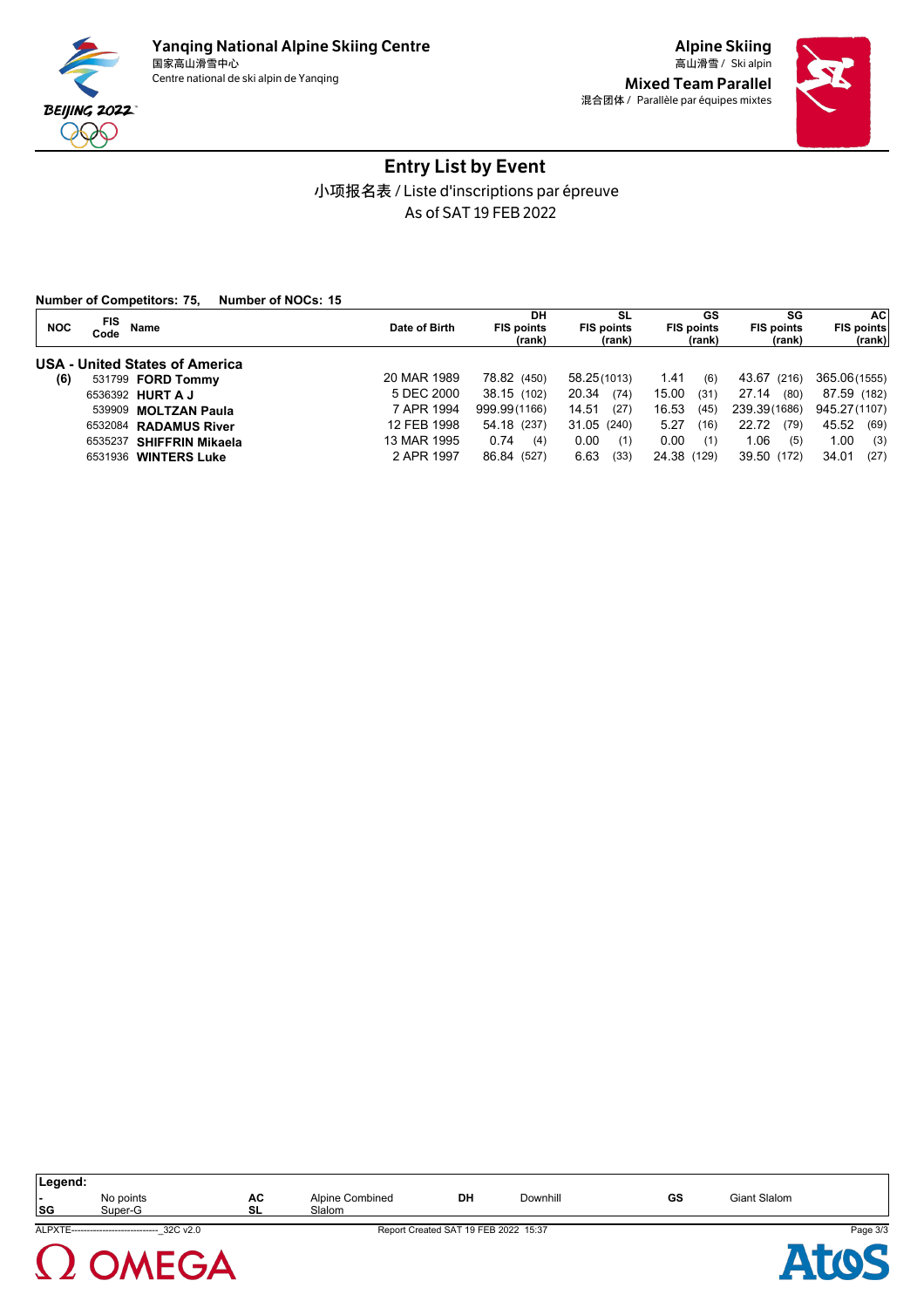



### Brackets 对阵图 / Tableau de résultat

|                        |           |                  | 1/8 Finals          |                  |                             |                   |                     |                  | 1/4 Finals       |               |                       |                |            |           |                 | 1/2 Finals  |                         |             |                | <b>Finals</b>                                         |                |
|------------------------|-----------|------------------|---------------------|------------------|-----------------------------|-------------------|---------------------|------------------|------------------|---------------|-----------------------|----------------|------------|-----------|-----------------|-------------|-------------------------|-------------|----------------|-------------------------------------------------------|----------------|
|                        |           |                  |                     |                  | Run 1 Run 2 Run 3 Run 4 Pts |                   |                     | Run 1            |                  |               | Run 2 Run 3 Run 4 Pts |                |            |           |                 |             | Run 1 Run 2 Run 3 Run 4 |             | Pts            | Run 1 Run 2 Run 3 Run 4                               | Pts            |
| Heat 1                 |           |                  |                     |                  |                             |                   |                     |                  |                  |               |                       |                |            |           |                 |             |                         |             |                |                                                       |                |
| 1 AUT                  |           |                  |                     |                  |                             |                   |                     |                  |                  |               |                       |                |            |           |                 |             |                         |             |                |                                                       |                |
|                        |           |                  |                     |                  |                             |                   |                     |                  |                  |               |                       |                |            |           |                 |             |                         |             |                |                                                       |                |
|                        |           |                  |                     |                  |                             |                   | Heat 1              | 13               | 15               | 12            | 17                    |                |            |           |                 |             |                         |             |                |                                                       |                |
|                        |           |                  |                     |                  |                             |                   | 1 <b>AUT</b> Q      | 25.47            | 23.98            | 25.19         | <b>DNF</b>            | 3              |            |           |                 |             |                         |             |                |                                                       |                |
| Heat 2                 | TB: 47.92 | 81               | 85                  | 83               | 86                          |                   | 8 SLO               | <b>DNF</b><br>83 | <b>DNF</b><br>85 | $+0.04$<br>82 | 24.19<br>86           |                |            |           |                 |             |                         |             |                |                                                       |                |
| 8 SLO                  | Q         | 25.96            | 24.50<br>24.59      | 24.07<br>25.09   | 23.85                       | 2<br>2            |                     |                  |                  |               |                       |                |            |           |                 |             |                         |             |                |                                                       |                |
| 9 CAN                  | TB: 48.24 | 24.71<br>92      | 96                  | 91               | 23.53<br>95                 |                   |                     |                  |                  |               |                       |                | Heat 1     | TB: 48.28 | 13              | 15          | 12                      | 17          |                |                                                       |                |
|                        |           |                  |                     |                  |                             |                   |                     |                  |                  |               |                       |                | <b>AUT</b> | Q         | 25.05           | 23.84       | 24.44                   | 24.69       | $\vert$ 2      |                                                       |                |
| Heat 3                 |           | 53               | 57                  | 52               | 55                          |                   |                     |                  |                  |               |                       |                | 4 NOR      | TB: 48.89 | 24.62<br>42     | 24.46<br>45 | 25.30<br>43             | 24.27<br>46 | $\overline{2}$ | TB: 48.27<br>13<br><b>Big Final</b><br>15<br>12<br>17 |                |
| 5 FRA                  | Q         | 25.10            | 24.09               | 25.01            | $+0.11$                     | 3                 |                     |                  |                  |               |                       |                |            |           |                 |             |                         |             |                | 23.72<br>24.55 25.17<br>25.11<br>1 AUT W              | 2              |
| 12 CZE                 |           | <b>DSQ</b>       | $+0.22$             | <b>DNF</b>       | 24.02                       |                   | TB: 48.25<br>Heat 2 | 53               | 57               | 52            | 55                    |                |            |           |                 |             |                         |             |                | 24.59<br>24.33<br>7 GER<br><b>DNF</b><br>23.87        | 2 <sup>1</sup> |
|                        |           | $\overline{122}$ | $\overline{125}$    | 121              | 126                         |                   | 5 FRA               | 24.51            | 23.74            | 24.58         | 24.24                 | $\overline{2}$ |            |           |                 |             |                         |             |                | TB: 48.46<br>72<br>75<br>71<br>76                     |                |
| Heat 4                 | TB: 48.64 | 43               | 45                  | 42               | 46                          |                   | 4 NOR Q             | 24.15            | <b>DNF</b>       | 25.28         | 24.08                 | 2              |            |           |                 |             |                         |             |                | Small Final TB: 48.34<br>43<br>46<br>45<br>42         |                |
| 4 NOR                  | Q         | <b>DNF</b>       | 24.36               | 24.28            | <b>DNF</b>                  | 2                 | TB: 48.23           | 42               | 45               | 43            | 46                    |                |            |           |                 |             |                         |             |                | 25.46<br>24.02<br>24.32<br>4 NOR w<br><b>DNF</b>      | $\overline{2}$ |
| 13 POL                 |           | 24.94            | 24.66               | <b>DSQ</b>       | 24.71                       | 2                 |                     |                  |                  |               |                       |                |            |           |                 |             |                         |             |                | 24.96<br>24.84<br>6 USA<br>24.72<br>24.04             | 2 <sub>1</sub> |
|                        | TB: 49.60 | $\overline{132}$ | 135                 | 133              | 136                         |                   |                     |                  |                  |               |                       |                |            |           |                 |             |                         |             |                | TB: 48.76<br>62<br>65<br>63<br>66                     |                |
| Heat 5                 |           | 32               | 35                  | 31               | 37                          |                   |                     |                  |                  |               |                       |                |            |           |                 |             |                         |             |                | Gold<br>Austria                                       |                |
| 3 ITA                  | Q         | 25.25            | 24.14               | 25.64            | $+0.29$                     | 3                 |                     |                  |                  |               |                       |                |            |           |                 |             |                         |             |                | Silver<br>Germany                                     |                |
| 14 ROC                 |           | <b>DNF</b>       | $+0.04$             | $+0.39$          | 24.22                       |                   |                     |                  |                  |               |                       |                |            |           |                 |             |                         |             |                | Bronze<br>Norway                                      |                |
|                        |           | 142              | 146                 | 143              | 145                         |                   | Heat 3              | 32               | 35               | 31            | 37                    |                |            |           |                 |             |                         |             |                | United States of America                              |                |
|                        |           |                  |                     |                  |                             |                   | 3 ITA               | $+0.56$          | <b>DNF</b>       | 25.08         | $+0.76$               |                |            |           |                 |             |                         |             |                | France<br>5                                           |                |
| Heat 6                 |           | 63               | 66                  | 62               | 65                          |                   | 6 USA Q             | 24.46<br>62      | 24.49<br>65      | $+0.02$<br>63 | 24.06<br>66           | 3              |            |           |                 |             |                         |             |                | Switzerland<br>6                                      |                |
| 6 USA<br><b>11 SVK</b> | Q         | 25.91            | 24.00<br><b>DNF</b> | 24.98<br>$+1.45$ | $+0.19$                     | 3<br>$\mathbf{1}$ |                     |                  |                  |               |                       |                | Heat 2     |           | 63              | 66          | 62                      | 65          |                | Slovenia                                              |                |
|                        |           | $+0.64$<br>112   | 116                 | 111              | 24.53<br>115                |                   |                     |                  |                  |               |                       |                | 6 USA      |           | $+0.10$         | 23.96       | <b>DNF</b>              | $+0.84$     |                | Italy<br>8                                            |                |
|                        |           |                  |                     |                  |                             |                   |                     |                  |                  |               |                       |                | 7 GER Q    |           | 24.93           | $+0.73$     | <b>DNF</b>              | 24.00       | 3              | Canada<br>9                                           |                |
| Heat 7                 |           | 71               | 77                  | 72               | 76                          |                   |                     |                  |                  |               |                       |                |            |           | $\overline{72}$ | 77          | 71                      | 76          |                | Poland<br>10                                          |                |
| 7 GER                  | Q         | 25.15            | 24.17               | 24.84            | $+0.32$                     | 3                 |                     |                  |                  |               |                       |                |            |           |                 |             |                         |             |                | <b>ROC</b><br>11                                      |                |
| 10 SWE                 |           | <b>DNF</b>       | <b>DNF</b>          | <b>DNF</b>       | 23.73                       | $\overline{1}$    | TB: 48.50<br>Heat 4 | 71               | 76               | 72            | 77                    |                |            |           |                 |             |                         |             |                | Slovakia<br>12                                        |                |
|                        |           | 101              | 106                 | 102              | 105                         |                   | 7 GER Q             | <b>DNF</b>       | 23.70            | 24.80         | <b>DNF</b>            | $\overline{2}$ |            |           |                 |             |                         |             |                | Sweden<br>13                                          |                |
| Heat 8                 |           | 22               | 26                  | 21               | 25                          |                   | $2$ SUI             | 25.13            | 24.34            | 24.93         | 24.11                 | $\overline{2}$ |            |           |                 |             |                         |             |                | <b>Czech Republic</b><br>14                           |                |
| <b>2 SUI</b>           | Q         | 25.89            | 24.48               | 25.49            | 24.16                       | 4                 | TB: 49.04           | 21               | 26               | 22            | 25                    |                |            |           |                 |             |                         |             |                | People's Republic of China<br>15                      |                |
| <b>15 CHN</b>          |           | $+0.56$          | $+2.04$             | $+3.30$          | $+1.88$                     | 0                 |                     |                  |                  |               |                       |                |            |           |                 |             |                         |             |                |                                                       |                |
|                        |           | 152              | 155                 | 151              | 156                         |                   |                     |                  |                  |               |                       |                |            |           |                 |             |                         |             |                |                                                       |                |
|                        |           |                  |                     |                  |                             |                   |                     |                  |                  |               |                       |                |            |           |                 |             |                         |             |                |                                                       |                |
|                        |           |                  |                     |                  |                             |                   |                     |                  |                  |               |                       |                |            |           |                 |             |                         |             |                |                                                       |                |

| Legend                 |                                                                      |                         |     |        |  |                          |    |                 |     |                           |
|------------------------|----------------------------------------------------------------------|-------------------------|-----|--------|--|--------------------------|----|-----------------|-----|---------------------------|
| <b>DNF</b>             | Did Not Finish                                                       | <b>DSQ</b> Disqualified | Pts | Points |  | Qualified for next phase | ΤВ | Tie break value | 187 | <b>Small Final Winner</b> |
| $\mathsf{I}\mathsf{w}$ | <b>Big Final Winner</b>                                              |                         |     |        |  |                          |    |                 |     |                           |
|                        | SUN 20 FEB 2022 / Yanqing National Alpine Skiing Centre (CHN) / 7336 |                         |     |        |  |                          |    |                 |     |                           |



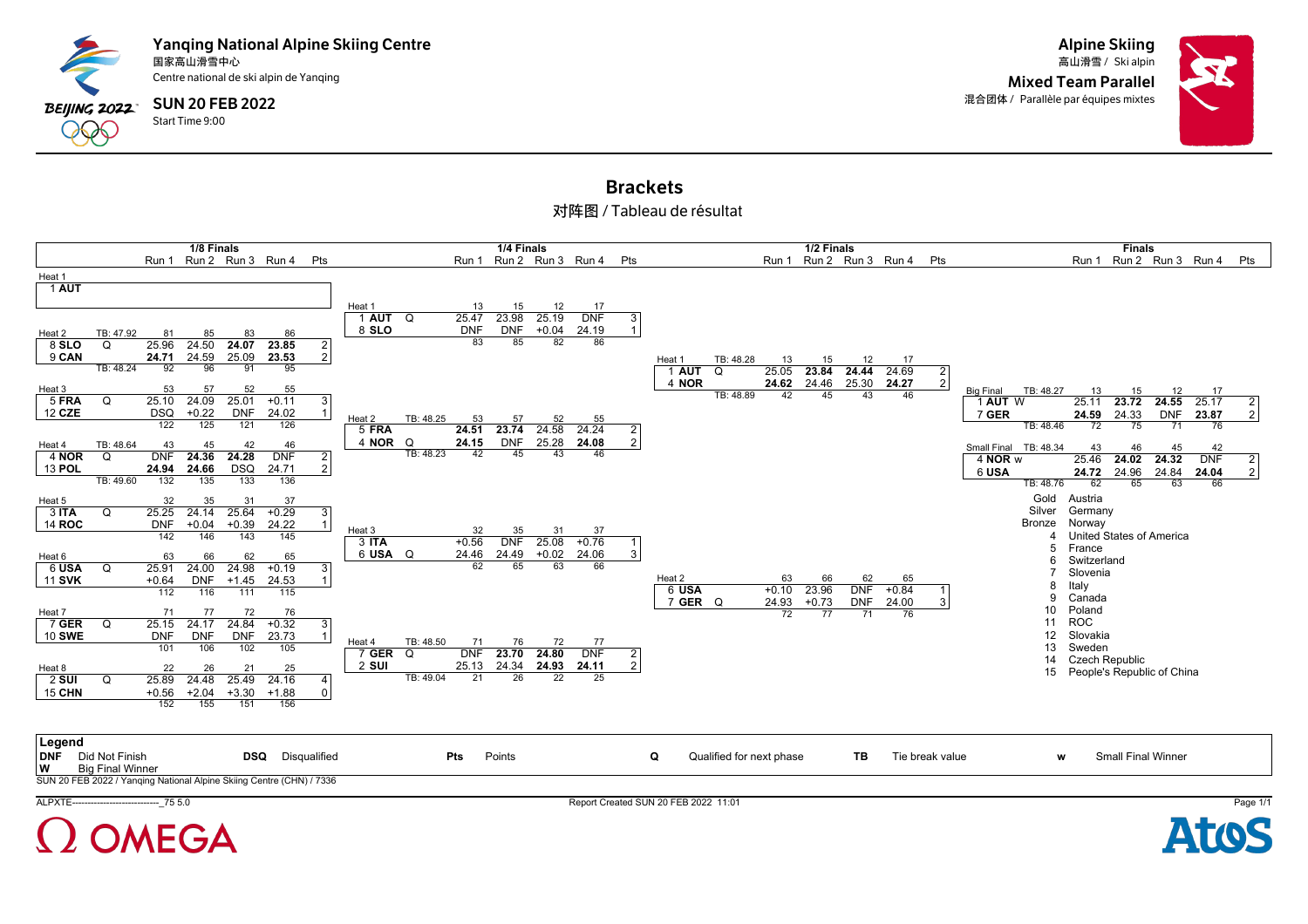

Centre national de ski alpin de Yanqing

Start Time 9:00 SUN 20 FEB 2022

Alpine Skiing Mixed Team Parallel 混合团体 / Parallèle par équipes mixtes 1/8 Finals 1/8决赛 / 8es de finale



# Start List

出发名单 / Liste de départ

#### **Number of Competitors: 57, Number of NOCs: 15**

| Run            | Course      | FIS             | <b>NOC</b>                     |                   | <b>Course</b> |                | FIS NOC                              |
|----------------|-------------|-----------------|--------------------------------|-------------------|---------------|----------------|--------------------------------------|
| Order          |             | <b>Bib Code</b> | Name                           |                   | Bib           | Code           | Name                                 |
|                |             |                 |                                |                   |               |                |                                      |
|                |             |                 |                                | Heat 1            |               |                |                                      |
|                | 1           |                 | <b>AUT-Austria</b>             |                   |               |                |                                      |
|                |             |                 | Team Leader: RIML Patrick      |                   |               |                |                                      |
|                |             |                 |                                |                   |               |                |                                      |
| 1              |             |                 |                                |                   |               |                |                                      |
| 2              |             |                 |                                |                   |               |                |                                      |
| 3<br>4         |             |                 |                                |                   |               |                |                                      |
|                |             |                 |                                |                   |               |                |                                      |
|                |             |                 |                                | Heat 2            |               |                |                                      |
|                | 8           |                 | <b>SLO-Slovenia</b>            |                   | 9             |                | <b>CAN-Canada</b>                    |
|                |             |                 | Team Leader: VERDNIK Miha      |                   |               |                | Team Leader: TILSTON Mark            |
|                |             |                 |                                |                   |               |                |                                      |
| 1              | R 81        |                 | 565401 BUCIK Ana               |                   | B 92          |                | 106961 MIELZYNSKI Erin               |
| $\overline{2}$ | B 85        |                 | 561310 HROBAT Miha             |                   | R 96          |                | 103729 READ Erik                     |
| 3              | <b>B</b> 83 |                 | 565463 SLOKAR Andreja          |                   | R 91          |                | 108077 GRAY Cassidy                  |
| 4              | R 86        |                 | 561244 KRANJEC Zan             |                   | <b>B</b> 95   |                | 103865 PHILP Trevor                  |
|                |             |                 |                                |                   |               |                |                                      |
|                |             |                 |                                | Heat <sub>3</sub> |               |                |                                      |
|                | 5           |                 | <b>FRA-France</b>              |                   | 12            |                | <b>CZE-Czech Republic</b>            |
|                |             |                 | Team Leader: CHASTAN David     |                   |               |                | Team Leader: FIEDLER Jan             |
| 1              | R 53        |                 | 196928 WORLEY Tessa            |                   |               |                | B 122 155962 SOMMEROVA Elese         |
| $\overline{2}$ | B 57        |                 | 194364 PINTURAULT Alexis       |                   | R 125         |                | 150644 KRYZL Krystof                 |
| 3              | <b>B</b> 52 |                 | 197124 FRASSE SOMBET Coralie   |                   | R 121         |                | 155848 NOVA Tereza                   |
| 4              | R 55        |                 | 194495 FAIVRE Mathieu          |                   | B 126         |                | 151238 ZABYSTRAN Jan                 |
|                |             |                 |                                |                   |               |                |                                      |
|                |             |                 |                                | Heat 4            |               |                |                                      |
|                | 4           |                 | <b>NOR-Norway</b>              |                   | 13            |                | <b>POL-Poland</b>                    |
|                |             |                 | Team Leader: SKAVIK Steve      |                   |               |                | Team Leader: ORLOWSKI Marcin         |
| 1              | R 43        |                 | 426043 TVIBERG Maria Therese   | $\blacksquare$    |               |                | B 132 435334 GASIENICA-DANIEL Maryna |
| $\overline{2}$ | B 45        |                 | 422507 HAUGAN Timon            |                   | R 135         |                | 430633 JASICZEK Michal               |
| 3              | B 42        |                 | 426193 STJERNESUND Thea Louise |                   | R 133         |                | 435432 LUCZAK Magdalena              |
| 4              | R 46        |                 | 422469 SOLHEIM Fabian Wilkens  |                   | B 136         |                | 430802 PYJAS Pawel                   |
|                |             |                 |                                |                   |               |                |                                      |
|                |             |                 |                                | Heat 5            |               |                |                                      |
|                | 3           |                 | ITA-Italy                      |                   | 14            | <b>ROC-ROC</b> |                                      |
|                |             |                 | Team Leader: LORENZI Roberto   |                   |               |                | Team Leader: KACHAKOV Igor           |
|                |             |                 |                                |                   |               |                |                                      |
| 1              | R 32        |                 | 297601 BRIGNONE Federica       |                   | B 142         |                | 485941 PLESHKOVA Julia               |
| 2              | <b>B</b> 35 |                 | 990116 de ALIPRANDINI Luca     |                   | R 146         |                | 481730 KUZNETSOV Ivan                |
| 3              | B 31        |                 | 299276 BASSINO Marta           |                   | R 143         |                | 485802 TKACHENKO Ekaterina           |
| 4              |             |                 | R 37 6293171 VINATZER Alex     |                   |               |                | B 145 481103 ANDRIENKO Aleksander    |



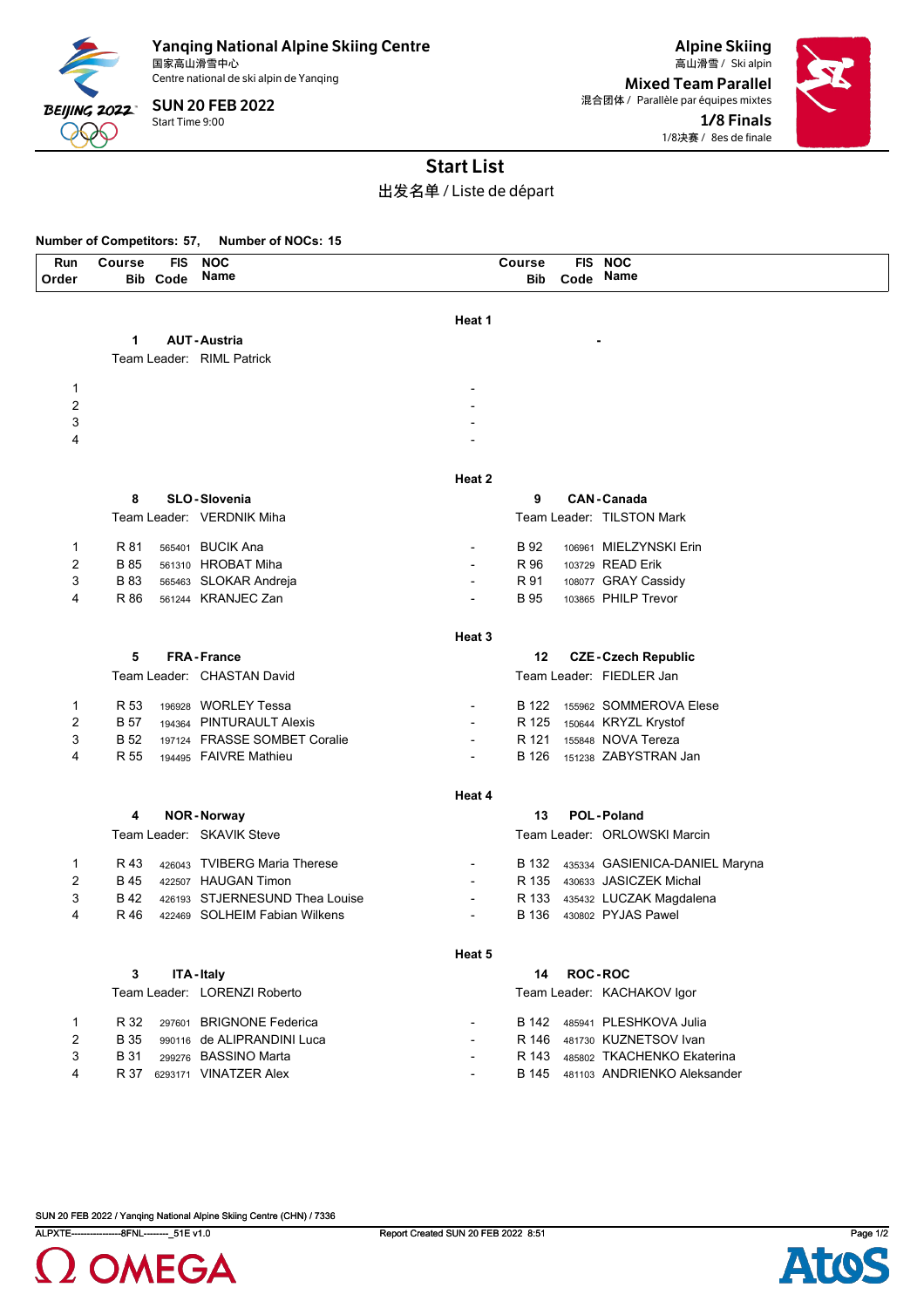

Centre national de ski alpin de Yanqing

Start Time 9:00 SUN 20 FEB 2022

Alpine Skiing 国家高山滑雪中心 Ski alpin 高山滑雪 / Mixed Team Parallel 混合团体 / Parallèle par équipes mixtes 1/8 Finals 1/8决赛 / 8es de finale



### Start List

### 出发名单 / Liste de départ

| Run            | <b>Course</b>  | <b>FIS</b>      | <b>NOC</b>                          |                          | <b>Course</b> | <b>FIS</b> | <b>NOC</b>                            |
|----------------|----------------|-----------------|-------------------------------------|--------------------------|---------------|------------|---------------------------------------|
| Order          |                | <b>Bib Code</b> | Name                                |                          | <b>Bib</b>    | Code       | Name                                  |
|                |                |                 |                                     | Heat 6                   |               |            |                                       |
|                | 6              |                 | <b>USA-United States of America</b> |                          | 11            |            | SVK-Slovakia                          |
|                |                |                 | Team Leader: HUNT Jess              |                          |               |            | Team Leader: KUTLIK Matej             |
| 1              | R 63           |                 | 6535237 SHIFFRIN Mikaela            | $\overline{\phantom{a}}$ |               |            | B 112 705499 JANCOVA Rebeka           |
| $\overline{2}$ | B 66           |                 | 6532084 RADAMUS River               |                          | R 116         |            | 700879 ZAMPA Andreas                  |
| 3              | B 62           |                 | 539909 MOLTZAN Paula                | $\blacksquare$           | R 111         |            | 705456 HROMCOVA Petra                 |
| 4              | R 65           |                 | 531799 FORD Tommy                   |                          | B 115         |            | 700830 ZAMPA Adam                     |
|                |                |                 |                                     | Heat 7                   |               |            |                                       |
|                | $\overline{7}$ |                 | <b>GER-Germany</b>                  |                          | 10            |            | <b>SWE-Sweden</b>                     |
|                |                |                 | Team Leader: SCHWAIGER Christian    |                          |               |            | Team Leader: KINGSTAD Fredrik         |
| 1              | R 71           |                 | 507168 AICHER Emma                  | $\blacksquare$           | B 101         |            | 507109 ARONSSON ELFMAN Hanna          |
| $\overline{2}$ | <b>B77</b>     |                 | 202451 STRASSER Linus               |                          | R 106         |            | 501898 ROENNGREN Mattias              |
| 3              | <b>B72</b>     |                 | 206355 DUERR Lena                   |                          | R 102         |            | 507011 LOEVBLOM Hilma                 |
| 4              | R 76           |                 | 202597 SCHMID Alexander             |                          | B 105         |            | 502015 JAKOBSEN Kristoffer            |
|                |                |                 |                                     | Heat 8                   |               |            |                                       |
|                | $\mathbf{2}$   |                 | <b>SUI-Switzerland</b>              |                          | 15            |            | <b>CHN-People's Republic of China</b> |
|                |                |                 | Team Leader: STAUFFER Thomas        |                          |               |            | Team Leader: ZECHNER Willibald        |
| 1              | R 22           |                 | 516280 HOLDENER Wendy               |                          | <b>B</b> 152  |            | 125039 NI Yueming                     |
| $\overline{2}$ | <b>B26</b>     | 511896          | <b>MURISIER Justin</b>              |                          | R 155         |            | 120071 XU Mingfu                      |
| 3              | B 21           |                 | 516283 ELLENBERGER Andrea           |                          | R 151         |            | 125038 KONG Fanying                   |

4 R 25 511852 CAVIEZEL Gino - B 156 120057 ZHANG Yangming

**Legend:**

**B** Blue **R** Red

ALPXTE----------------8FNL--------\_51E v1.0 Report Created SUN 20 FEB 2022 8:51 Page 2/2 SUN 20 FEB 2022 / Yanqing National Alpine Skiing Centre (CHN) / 7336



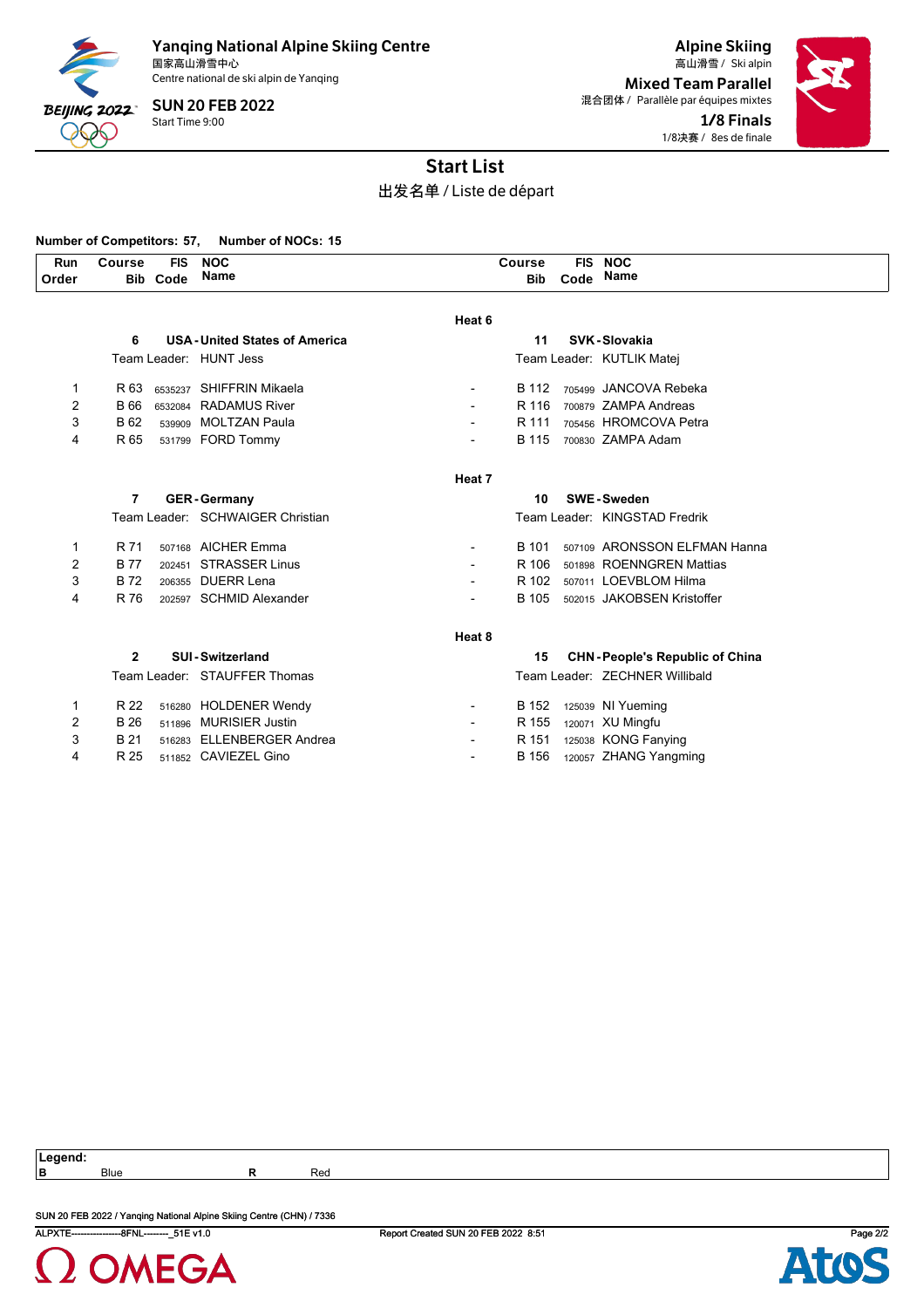

Yanqing National Alpine Skiing Centre<br><sub>国家高山滑雪中心</sub> 国家高山滑雪中心 Ski alpin 高山滑雪 / Centre national de ski alpin de Yanqing

Start Time 9:00 SUN 20 FEB 2022

Alpine Skiing Mixed Team Parallel 混合团体 / Parallèle par équipes mixtes 1/8 Finals 1/8决赛 / 8es de finale



# Results

成绩 / Résultats

**Number of Competitors: 57, Number of NOCs: 15**

| <b>Run</b><br>Order | Course<br><b>Bib</b> | FIS NOC<br>Code Name           | Time           | Pts<br>Gap     |                          | Pts<br>Gap     | Time       | Course<br><b>Bib</b> | <b>FIS NOC</b><br>Code Name    |
|---------------------|----------------------|--------------------------------|----------------|----------------|--------------------------|----------------|------------|----------------------|--------------------------------|
|                     |                      |                                |                |                |                          |                |            |                      |                                |
|                     |                      |                                |                |                | Heat 1                   |                |            |                      |                                |
|                     |                      |                                | Qualified      |                |                          |                |            |                      |                                |
|                     | 1                    | <b>AUT-Austria</b>             |                |                |                          |                |            |                      |                                |
|                     |                      |                                |                |                |                          |                |            |                      |                                |
|                     |                      |                                |                |                |                          |                |            |                      |                                |
|                     |                      |                                |                |                |                          |                |            |                      |                                |
|                     |                      |                                |                |                |                          |                |            |                      |                                |
|                     |                      |                                |                |                |                          |                |            |                      |                                |
|                     |                      |                                |                |                | Heat 2                   |                |            |                      |                                |
|                     |                      | Qualified by Time: 47.92       |                |                |                          |                |            |                      |                                |
|                     | 8                    | <b>SLO-Slovenia</b>            |                | 2              |                          | $\overline{2}$ |            | 9                    | <b>CAN-Canada</b>              |
|                     |                      | Team Leader: VERDNIK Miha      |                |                |                          |                |            |                      | Team Leader: TILSTON Mark      |
|                     |                      |                                |                |                |                          |                |            |                      |                                |
| 1                   | R 81                 | 565401 BUCIK Ana               |                | 25.96 +1.25    | ÷,                       |                | 24.71      | B 92                 | 106961 MIELZYNSKI Erin         |
| $\overline{2}$      | <b>B</b> 85          | 561310 HROBAT Miha             | 24.50          |                | $\overline{a}$           | $+0.09$        | 24.59      | R 96                 | 103729 READ Erik               |
| 3                   | <b>B</b> 83          | 565463 SLOKAR Andreja          | 24.07          |                | ÷,                       | $+1.02$        | 25.09      | R 91                 | 108077 GRAY Cassidy            |
| 4                   | R 86                 | 561244 KRANJEC Zan             |                | $23.85 + 0.32$ | ÷,                       |                | 23.53      | B 95                 | 103865 PHILP Trevor            |
|                     |                      |                                |                |                | Heat 3                   |                |            |                      |                                |
|                     |                      |                                | Qualified      |                |                          |                |            |                      |                                |
|                     | 5                    | <b>FRA-France</b>              |                | 3              |                          | $\mathbf{1}$   |            | 12                   | <b>CZE-Czech Republic</b>      |
|                     |                      | Team Leader: CHASTAN David     |                |                |                          |                |            |                      | Team Leader: FIEDLER Jan       |
|                     |                      | 196928 WORLEY Tessa            | 25.10          |                |                          |                | <b>DSQ</b> | B 122                | 155962 SOMMEROVA Elese         |
| 1<br>$\overline{2}$ | R 53<br><b>B</b> 57  | 194364 PINTURAULT Alexis       | 24.09          |                | ÷,                       | $+0.22$        | 24.31      | R 125                | 150644 KRYZL Krystof           |
| 3                   | <b>B</b> 52          | 197124 FRASSE SOMBET Coralie   | 25.01          |                |                          |                | <b>DNF</b> | R 121                | 155848 NOVA Tereza             |
| 4                   | R 55                 | 194495 FAIVRE Mathieu          | $24.13 + 0.11$ |                |                          |                | 24.02      | B 126                | 151238 ZABYSTRAN Jan           |
|                     |                      |                                |                |                |                          |                |            |                      |                                |
|                     |                      | Qualified by Time: 48.64       |                |                | Heat 4                   |                |            |                      |                                |
|                     | 4                    | <b>NOR-Norway</b>              |                | $\mathbf 2$    |                          | $\overline{2}$ |            | 13                   | <b>POL-Poland</b>              |
|                     |                      | Team Leader: SKAVIK Steve      |                |                |                          |                |            |                      | Team Leader: ORLOWSKI Marcin   |
|                     |                      |                                |                |                |                          |                |            |                      |                                |
| 1                   | R 43                 | 426043 TVIBERG Maria Therese   | <b>DNF</b>     |                |                          |                | 24.94      | B 132                | 435334 GASIENICA-DANIEL Maryna |
| $\overline{2}$      | <b>B</b> 45          | 422507 HAUGAN Timon            | 24.36          |                | ÷,                       | $+0.30$        | 24.66      | R 135                | 430633 JASICZEK Michal         |
| 3                   | B 42                 | 426193 STJERNESUND Thea Louise | 24.28          |                |                          |                | <b>DSQ</b> | R 133                | 435432 LUCZAK Magdalena        |
| 4                   | R 46                 | 422469 SOLHEIM Fabian Wilkens  | <b>DNF</b>     |                |                          |                | 24.71      | B 136                | 430802 PYJAS Pawel             |
|                     |                      |                                |                |                | Heat 5                   |                |            |                      |                                |
|                     |                      |                                | Qualified      |                |                          |                |            |                      |                                |
|                     | 3                    | ITA - Italy                    |                | 3              | $\overline{\phantom{a}}$ | $\overline{1}$ |            | 14                   | <b>ROC-ROC</b>                 |
|                     |                      | Team Leader: LORENZI Roberto   |                |                |                          |                |            |                      | Team Leader: KACHAKOV Igor     |
|                     |                      |                                |                |                |                          |                |            |                      |                                |
| 1                   | R 32                 | 297601 BRIGNONE Federica       | 25.25          |                |                          |                | <b>DNF</b> | B 142                | 485941 PLESHKOVA Julia         |
| 2                   | <b>B</b> 35          | 990116 de ALIPRANDINI Luca     | 24.14          |                | L,                       | $+0.04$        | 24.18      | R 146                | 481730 KUZNETSOV Ivan          |
| 3                   | <b>B31</b>           | 299276 BASSINO Marta           | 25.64          |                |                          | $+0.39$        | 26.03      | R 143                | 485802 TKACHENKO Ekaterina     |
| 4                   | R 37                 | 6293171 VINATZER Alex          | 24.51 +0.29    |                | $\overline{\phantom{a}}$ |                | 24.22      | B 145                | 481103 ANDRIENKO Aleksander    |

SUN 20 FEB 2022 / Yanqing National Alpine Skiing Centre (CHN) / 7336





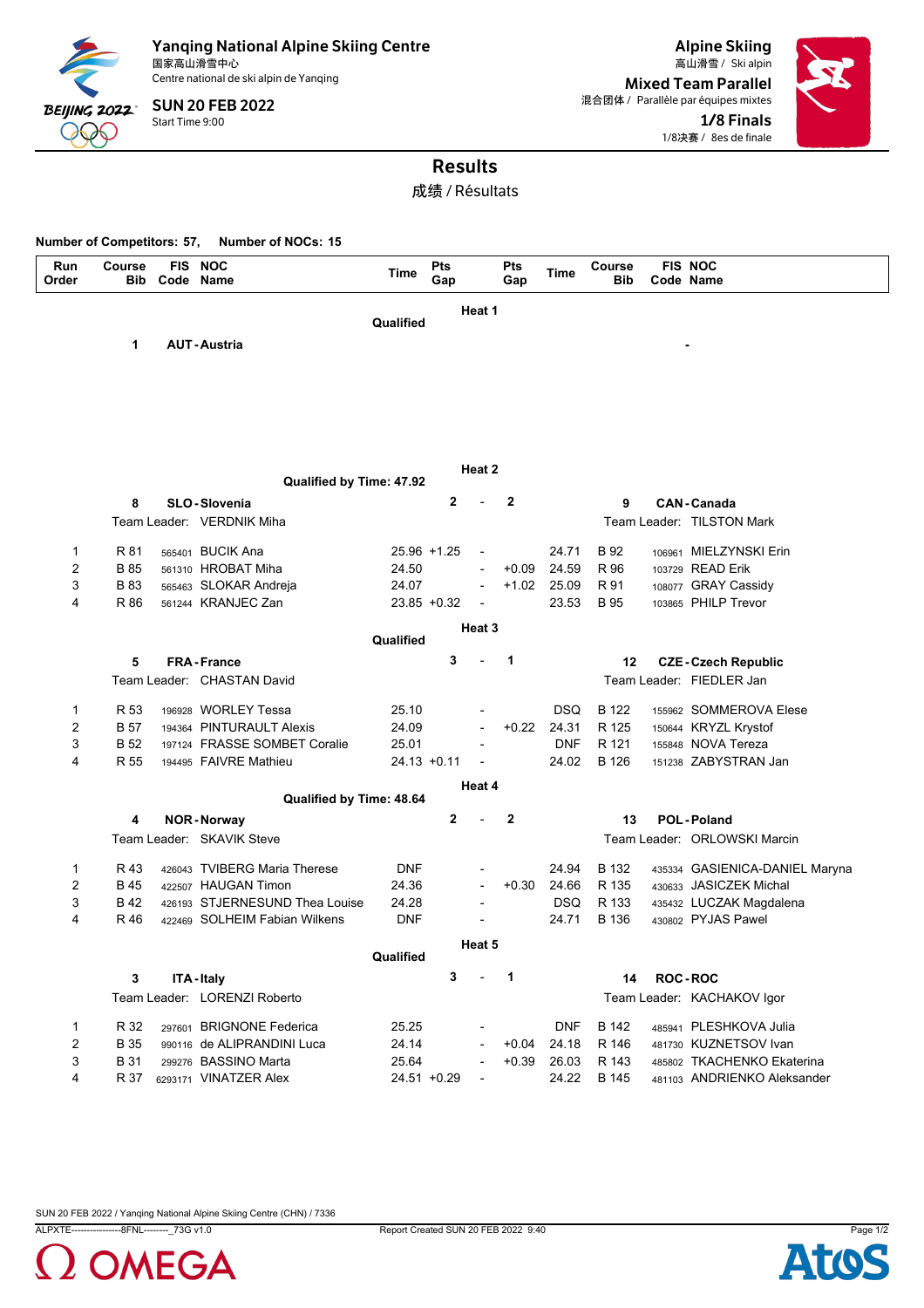

Centre national de ski alpin de Yanqing

Start Time 9:00 SUN 20 FEB 2022

Alpine Skiing Mixed Team Parallel 混合团体 / Parallèle par équipes mixtes 1/8 Finals 1/8决赛 / 8es de finale



### Results

成绩 / Résultats

**Number of Competitors: 57, Number of NOCs: 15**

| Run<br>Order   | Course<br><b>Bib</b> | <b>FIS</b><br>Code | <b>NOC</b><br><b>Name</b>           | Time           | Pts<br>Gap |                          | Pts<br>Gap              | Time       | Course<br><b>Bib</b> | <b>FIS NOC</b><br>Code Name           |
|----------------|----------------------|--------------------|-------------------------------------|----------------|------------|--------------------------|-------------------------|------------|----------------------|---------------------------------------|
|                |                      |                    |                                     | Qualified      |            | Heat 6                   |                         |            |                      |                                       |
|                | 6                    |                    | <b>USA-United States of America</b> |                | 3          |                          | $\overline{\mathbf{1}}$ |            | 11                   | SVK-Slovakia                          |
|                |                      |                    | Team Leader: HUNT Jess              |                |            |                          |                         |            |                      | Team Leader: KUTLIK Matej             |
| 1              | R 63                 |                    | 6535237 SHIFFRIN Mikaela            | 25.91          |            | $\overline{\phantom{a}}$ | $+0.64$                 | 26.55      | B 112                | 705499 JANCOVA Rebeka                 |
| $\overline{2}$ | B 66                 |                    | 6532084 RADAMUS River               | 24.00          |            |                          |                         | <b>DNF</b> | R 116                | 700879 ZAMPA Andreas                  |
| 3              | <b>B62</b>           |                    | 539909 MOLTZAN Paula                | 24.98          |            | L,                       | $+1.45$                 | 26.43      | R 111                | 705456 HROMCOVA Petra                 |
| 4              | R 65                 |                    | 531799 FORD Tommy                   | $24.72 + 0.19$ |            |                          |                         | 24.53      | <b>B</b> 115         | 700830 ZAMPA Adam                     |
|                |                      |                    |                                     |                |            | Heat 7                   |                         |            |                      |                                       |
|                |                      |                    |                                     | Qualified      |            |                          |                         |            |                      |                                       |
|                | 7                    |                    | <b>GER-Germany</b>                  |                | 3          |                          | $\mathbf 1$             |            | 10                   | <b>SWE-Sweden</b>                     |
|                |                      |                    | Team Leader: SCHWAIGER Christian    |                |            |                          |                         |            |                      | Team Leader: KINGSTAD Fredrik         |
| 1              | R 71                 |                    | 507168 AICHER Emma                  | 25.15          |            |                          |                         | <b>DNF</b> | <b>B</b> 101         | 507109 ARONSSON ELFMAN Hanna          |
| 2              | <b>B77</b>           |                    | 202451 STRASSER Linus               | 24.17          |            |                          |                         | <b>DNF</b> | R 106                | 501898 ROENNGREN Mattias              |
| 3              | <b>B72</b>           |                    | 206355 DUERR Lena                   | 24.84          |            |                          |                         | <b>DNF</b> | R 102                | 507011 LOEVBLOM Hilma                 |
| 4              | R 76                 | 202597             | <b>SCHMID Alexander</b>             | $24.05 + 0.32$ |            |                          |                         | 23.73      | B 105                | 502015 JAKOBSEN Kristoffer            |
|                |                      |                    |                                     |                |            | Heat 8                   |                         |            |                      |                                       |
|                |                      |                    |                                     | Qualified      |            |                          |                         |            |                      |                                       |
|                | $\mathbf{2}$         |                    | <b>SUI-Switzerland</b>              |                | 4          |                          | 0                       |            | 15                   | <b>CHN-People's Republic of China</b> |
|                |                      |                    | Team Leader: STAUFFER Thomas        |                |            |                          |                         |            |                      | Team Leader: ZECHNER Willibald        |
| 1              | R 22                 |                    | 516280 HOLDENER Wendy               | 25.89          |            | $\overline{\phantom{a}}$ | $+0.56$                 | 26.45      | B 152                | 125039 NI Yueming                     |
| $\overline{2}$ | <b>B</b> 26          |                    | 511896 MURISIER Justin              | 24.48          |            | $\overline{\phantom{a}}$ | $+2.04$                 | 26.52      | R 155                | 120071 XU Mingfu                      |
| 3              | <b>B21</b>           |                    | 516283 ELLENBERGER Andrea           | 25.49          |            |                          | $+3.30$                 | 28.79      | R 151                | 125038 KONG Fanying                   |
| 4              | R 25                 |                    | 511852 CAVIEZEL Gino                | 24.16          |            | L,                       | $+1.88$                 | 26.04      | B 156                | 120057 ZHANG Yangming                 |

| Legend: |                                                                      |            |                |            |                     |     |        |  |  |  |
|---------|----------------------------------------------------------------------|------------|----------------|------------|---------------------|-----|--------|--|--|--|
| lв      | <b>Blue</b>                                                          | <b>DNF</b> | Did Not Finish | <b>DSQ</b> | <b>Disqualified</b> | Pts | Points |  |  |  |
| l R     | Red                                                                  |            |                |            |                     |     |        |  |  |  |
|         | SUN 20 FEB 2022 / Yanqing National Alpine Skiing Centre (CHN) / 7336 |            |                |            |                     |     |        |  |  |  |

ALPXTE----------------8FNL--------\_73G v1.0 Report Created SUN 20 FEB 2022 9:40 Page 2/2



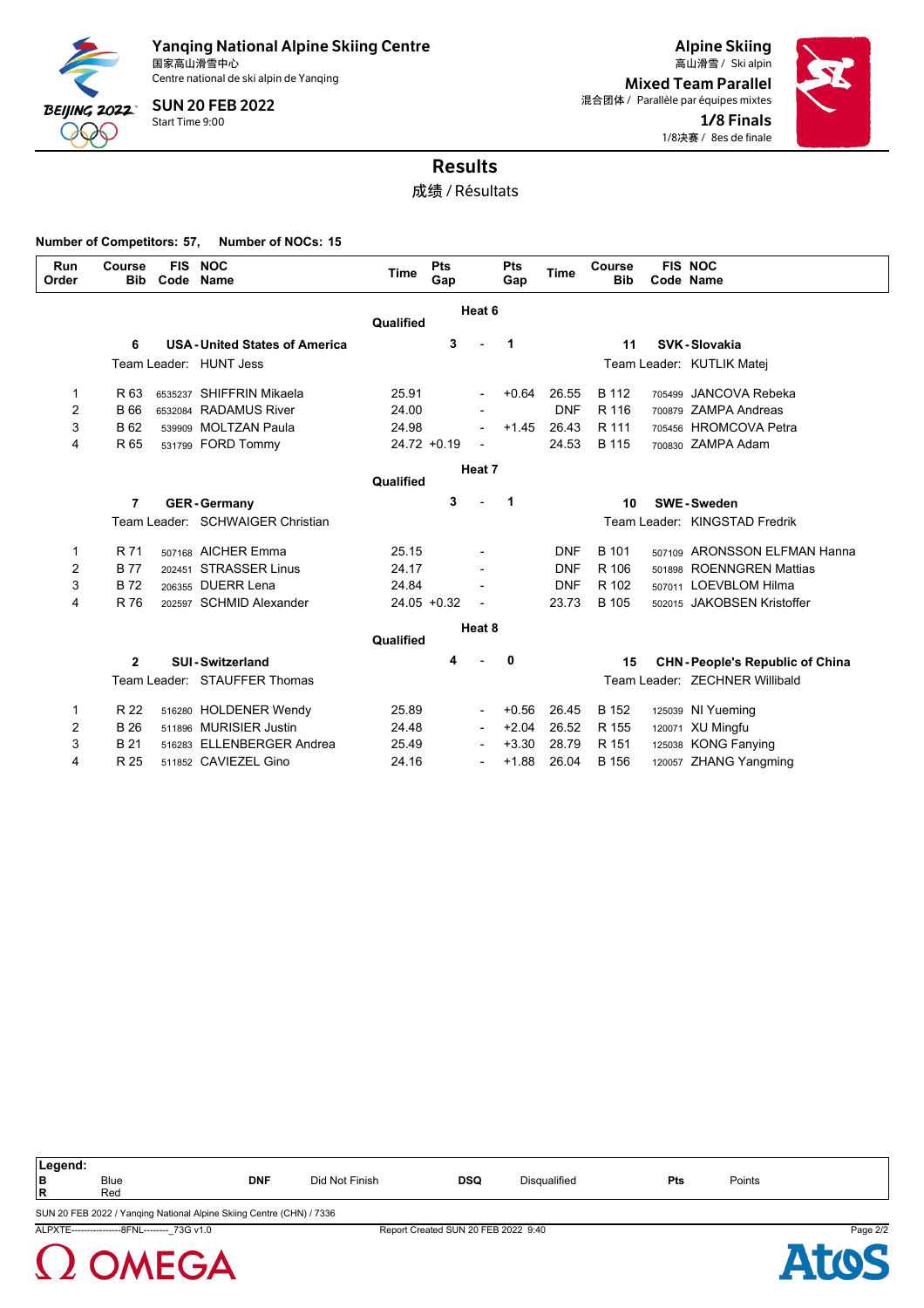

Centre national de ski alpin de Yanqing

Start Time 9:40 SUN 20 FEB 2022

Alpine Skiing 国家高山滑雪中心 Ski alpin 高山滑雪 / Mixed Team Parallel 混合团体 / Parallèle par équipes mixtes 1/4 Finals 1/4决赛 / Quarts de finale



## Start List

出发名单 / Liste de départ

### **Number of Competitors: 32, Number of NOCs: 8**

| Run            | <b>Course</b>  | <b>FIS</b>      | <b>NOC</b>                       |                          | Course         | <b>FIS</b> | <b>NOC</b>                          |
|----------------|----------------|-----------------|----------------------------------|--------------------------|----------------|------------|-------------------------------------|
| Order          |                | <b>Bib Code</b> | Name                             |                          | Bib            | Code Name  |                                     |
|                |                |                 |                                  |                          |                |            |                                     |
|                |                |                 |                                  | Heat 1                   |                |            |                                     |
|                | 1              |                 | <b>AUT-Austria</b>               |                          | 8              |            | <b>SLO-Slovenia</b>                 |
|                |                |                 | Team Leader: RIML Patrick        |                          |                |            | Team Leader: VERDNIK Miha           |
| $\mathbf 1$    | R 13           |                 | 56315 TRUPPE Katharina           |                          | <b>B83</b>     |            | 565463 SLOKAR Andreja               |
| $\overline{2}$ | <b>B</b> 15    |                 | 54027 BRENNSTEINER Stefan        |                          | R 85           |            | 561310 HROBAT Miha                  |
| 3              | B 12           |                 | 56388 LIENSBERGER Katharina      |                          | R 82           |            | 565373 ROBNIK Tina                  |
| 4              | R 17           |                 | 54093 STROLZ Johannes            |                          | <b>B</b> 86    |            | 561244 KRANJEC Zan                  |
|                |                |                 |                                  |                          |                |            |                                     |
|                |                |                 |                                  | Heat 2                   |                |            |                                     |
|                | 5              |                 | <b>FRA-France</b>                |                          | 4              |            | <b>NOR-Norway</b>                   |
|                |                |                 | Team Leader: CHASTAN David       |                          |                |            | Team Leader: SKAVIK Steve           |
| 1              | R 53           |                 | 196928 WORLEY Tessa              |                          | B 42           |            | 426193 STJERNESUND Thea Louise      |
| $\overline{2}$ | <b>B</b> 57    |                 | 194364 PINTURAULT Alexis         | $\overline{a}$           | R 45           |            | 422507 HAUGAN Timon                 |
| 3              | <b>B</b> 52    |                 | 197124 FRASSE SOMBET Coralie     |                          | R 43           |            | 426043 TVIBERG Maria Therese        |
| 4              | R 55           |                 | 194495 FAIVRE Mathieu            |                          | <b>B</b> 46    |            | 422469 SOLHEIM Fabian Wilkens       |
|                |                |                 |                                  | Heat 3                   |                |            |                                     |
|                | 3              |                 | ITA - Italy                      |                          | 6              |            | <b>USA-United States of America</b> |
|                |                |                 | Team Leader: LORENZI Roberto     |                          |                |            | Team Leader: HUNT Jess              |
|                |                |                 |                                  |                          |                |            |                                     |
| $\mathbf{1}$   | R 32           |                 | 297601 BRIGNONE Federica         |                          | B 62           |            | 539909 MOLTZAN Paula                |
| $\overline{2}$ | <b>B</b> 35    |                 | 990116 de ALIPRANDINI Luca       | $\overline{\phantom{a}}$ | R 65           |            | 531799 FORD Tommy                   |
| 3              | B 31           |                 | 299276 BASSINO Marta             | $\overline{a}$           | R 63           |            | 6535237 SHIFFRIN Mikaela            |
| 4              | R 37           |                 | 6293171 VINATZER Alex            |                          | <b>B</b> 66    |            | 6532084 RADAMUS River               |
|                |                |                 |                                  | Heat 4                   |                |            |                                     |
|                | $\overline{7}$ |                 | <b>GER-Germany</b>               |                          | $\overline{2}$ |            | <b>SUI-Switzerland</b>              |
|                |                |                 | Team Leader: SCHWAIGER Christian |                          |                |            | Team Leader: STAUFFER Thomas        |
| 1              | R 71           |                 | 507168 AICHER Emma               |                          | B 21           |            | 516283 ELLENBERGER Andrea           |
| $\overline{2}$ | <b>B76</b>     |                 | 202597 SCHMID Alexander          |                          | R 26           |            | 511896 MURISIER Justin              |
| 3              | <b>B72</b>     |                 | 206355 DUERR Lena                |                          | R 22           |            | 516280 HOLDENER Wendy               |
| 4              | R 77           |                 | 202451 STRASSER Linus            | $\overline{a}$           | <b>B25</b>     |            | 511852 CAVIEZEL Gino                |

**Legend:**

**B** Blue **R** Red

ALPXTE----------------QFNL--------\_51E v1.0 Report Created SUN 20 FEB 2022 9:44 Page 1/1 SUN 20 FEB 2022 / Yanqing National Alpine Skiing Centre (CHN) / 7336



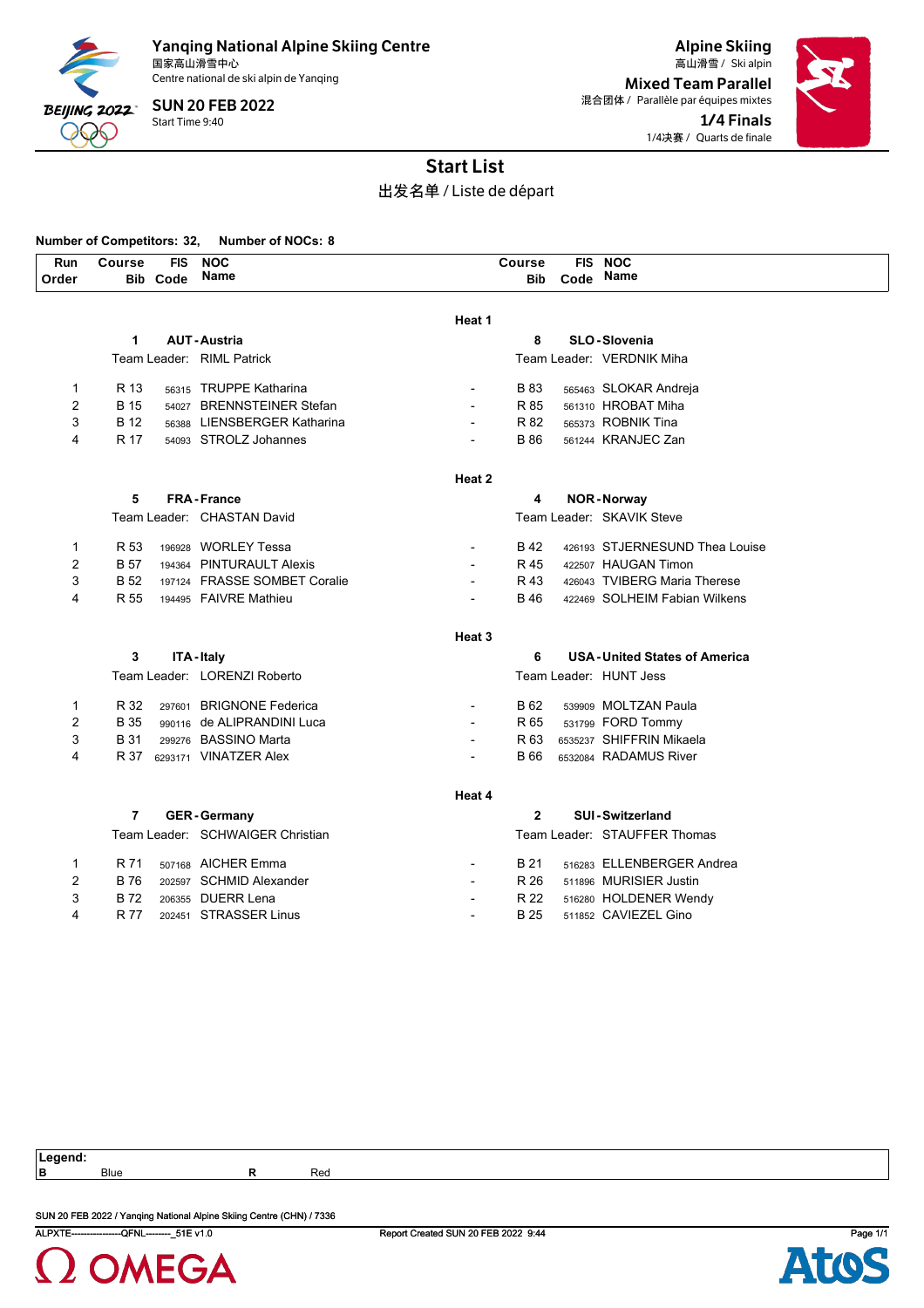

Centre national de ski alpin de Yanqing

Start Time 9:40 SUN 20 FEB 2022

Alpine Skiing Mixed Team Parallel 混合团体 / Parallèle par équipes mixtes 1/4 Finals 1/4决赛 / Quarts de finale



### Results

成绩 / Résultats

#### **Number of Competitors: 32, Number of NOCs: 8**

**OMEGA** 

| Run<br>Order   | Course<br><b>Bib</b> | <b>FIS</b><br>Code | <b>NOC</b><br><b>Name</b>        | <b>Time</b>    | Pts<br>Gap     |                          | Pts<br>Gap   | Time       | Course<br><b>Bib</b> | <b>FIS NOC</b><br>Code Name         |
|----------------|----------------------|--------------------|----------------------------------|----------------|----------------|--------------------------|--------------|------------|----------------------|-------------------------------------|
|                |                      |                    |                                  |                |                | Heat 1                   |              |            |                      |                                     |
|                |                      |                    |                                  | Qualified      |                |                          |              |            |                      |                                     |
|                | 1                    |                    | <b>AUT-Austria</b>               |                | 3              |                          | 1            |            | 8                    | <b>SLO-Slovenia</b>                 |
|                |                      |                    | Team Leader: RIML Patrick        |                |                |                          |              |            |                      | Team Leader: VERDNIK Miha           |
| 1              | R 13                 |                    | 56315 TRUPPE Katharina           | 25.47          |                |                          |              | <b>DNF</b> | B 83                 | 565463 SLOKAR Andreja               |
| $\overline{2}$ | <b>B</b> 15          |                    | 54027 BRENNSTEINER Stefan        | 23.98          |                |                          |              | <b>DNF</b> | R 85                 | 561310 HROBAT Miha                  |
| 3              | B 12                 |                    | 56388 LIENSBERGER Katharina      | 25.19          |                | $\overline{\phantom{a}}$ | $+0.04$      | 25.23      | R 82                 | 565373 ROBNIK Tina                  |
| 4              | R 17                 |                    | 54093 STROLZ Johannes            | <b>DNF</b>     |                |                          |              | 24.19      | B 86                 | 561244 KRANJEC Zan                  |
|                |                      |                    |                                  |                |                | Heat 2                   |              |            |                      | Qualified by Time: 48.23            |
|                | 5                    |                    | <b>FRA-France</b>                |                | $\mathbf{2}$   |                          | $\mathbf{2}$ |            | 4                    | <b>NOR-Norway</b>                   |
|                |                      |                    | Team Leader: CHASTAN David       |                |                |                          |              |            |                      | Team Leader: SKAVIK Steve           |
|                |                      |                    |                                  |                |                |                          |              |            |                      |                                     |
| $\mathbf{1}$   | R 53                 |                    | 196928 WORLEY Tessa              |                | $24.51 + 0.36$ | $\overline{a}$           |              | 24.15      | B 42                 | 426193 STJERNESUND Thea Louise      |
| $\overline{2}$ | B 57                 |                    | 194364 PINTURAULT Alexis         | 23.74          |                | $\blacksquare$           |              | <b>DNF</b> | R 45                 | 422507 HAUGAN Timon                 |
| 3              | B <sub>52</sub>      |                    | 197124 FRASSE SOMBET Coralie     | 24.58          |                | $\overline{a}$           | $+0.70$      | 25.28      | R 43                 | 426043 TVIBERG Maria Therese        |
| 4              | R 55                 |                    | 194495 FAIVRE Mathieu            | $24.24 + 0.16$ |                |                          |              | 24.08      | B 46                 | 422469 SOLHEIM Fabian Wilkens       |
|                |                      |                    |                                  |                |                | Heat 3                   |              |            |                      | Qualified                           |
|                | 3                    |                    | <b>ITA-Italy</b>                 |                | 1              |                          | 3            |            | 6                    | <b>USA-United States of America</b> |
|                |                      |                    | Team Leader: LORENZI Roberto     |                |                |                          |              |            |                      | Team Leader: HUNT Jess              |
| $\mathbf{1}$   | R 32                 |                    | 297601 BRIGNONE Federica         | $25.02 + 0.56$ |                | $\overline{\phantom{a}}$ |              | 24.46      | B 62                 | 539909 MOLTZAN Paula                |
| $\overline{2}$ | <b>B</b> 35          |                    | 990116 de ALIPRANDINI Luca       | <b>DNF</b>     |                |                          |              | 24.49      | R 65                 | 531799 FORD Tommy                   |
| 3              | B 31                 |                    | 299276 BASSINO Marta             | 25.08          |                | $\overline{a}$           | $+0.02$      | 25.10      | R 63                 | 6535237 SHIFFRIN Mikaela            |
| 4              | R 37                 |                    | 6293171 VINATZER Alex            | $24.82 + 0.76$ |                | $\overline{a}$           |              | 24.06      | B 66                 | 6532084 RADAMUS River               |
|                |                      |                    | Qualified by Time: 48.50         |                |                | Heat 4                   |              |            |                      |                                     |
|                | 7                    |                    | <b>GER-Germany</b>               |                | $\mathbf{2}$   |                          | $\mathbf{2}$ |            | $\mathbf{2}$         | <b>SUI-Switzerland</b>              |
|                |                      |                    | Team Leader: SCHWAIGER Christian |                |                |                          |              |            |                      | Team Leader: STAUFFER Thomas        |
|                |                      |                    |                                  |                |                |                          |              |            |                      |                                     |
| 1              | R 71                 |                    | 507168 AICHER Emma               | <b>DNF</b>     |                |                          |              | 25.13      | B 21                 | 516283 ELLENBERGER Andrea           |
| 2              | <b>B76</b>           |                    | 202597 SCHMID Alexander          | 23.70          |                | $\overline{a}$           | $+0.64$      | 24.34      | R 26                 | 511896 MURISIER Justin              |
| 3              | B 72                 |                    | 206355 DUERR Lena                | 24.80          |                |                          | $+0.13$      | 24.93      | R 22                 | 516280 HOLDENER Wendy               |
| 4              | R 77                 |                    | 202451 STRASSER Linus            | <b>DNF</b>     |                | $\overline{a}$           |              | 24.11      | B 25                 | 511852 CAVIEZEL Gino                |

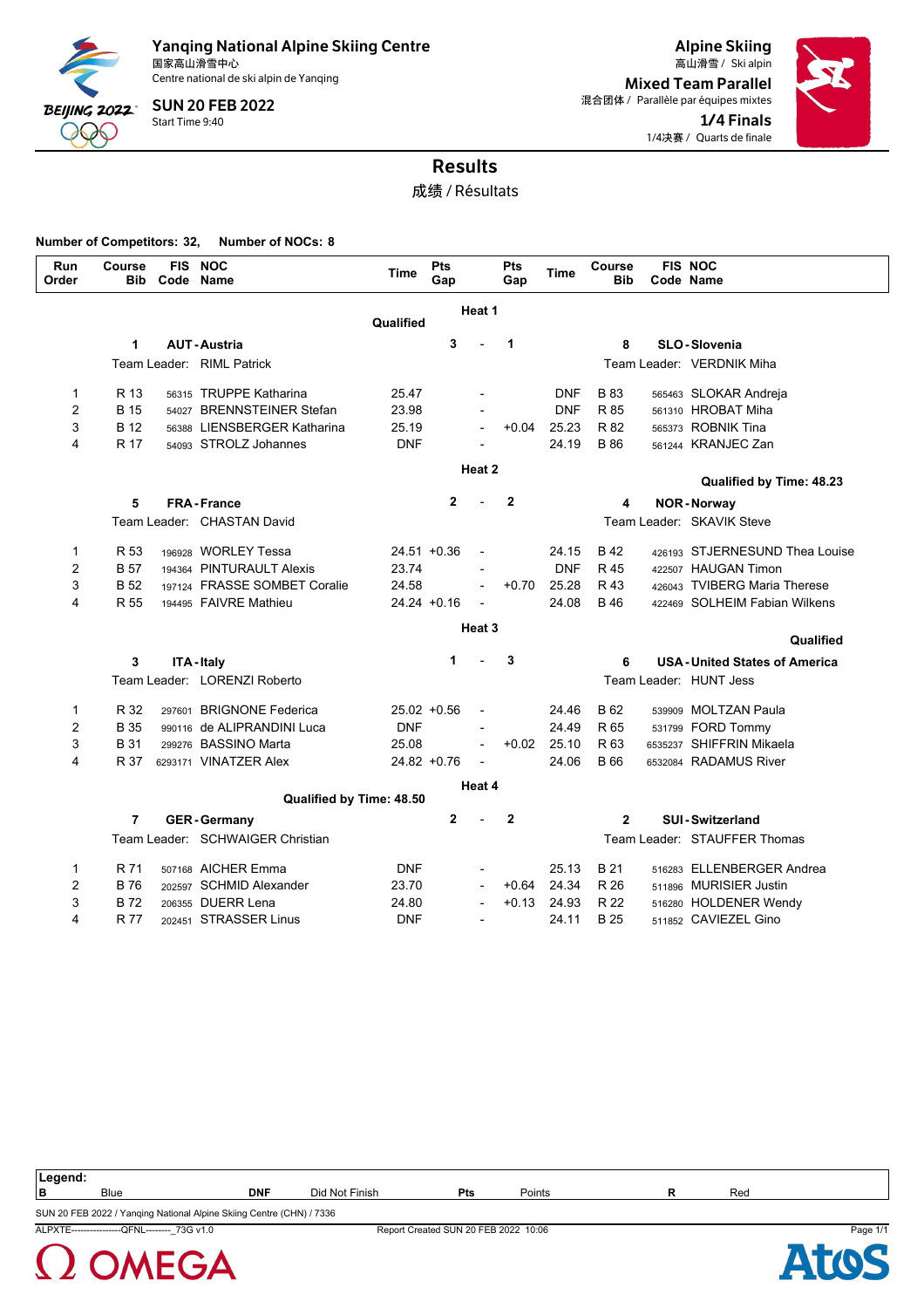

Centre national de ski alpin de Yanqing

Start Time 10:09 SUN 20 FEB 2022

Alpine Skiing 国家高山滑雪中心 Ski alpin 高山滑雪 / Mixed Team Parallel 混合团体 / Parallèle par équipes mixtes 1/2 Finals 半决赛 / Demi-finales



### Start List

### 出发名单 / Liste de départ

#### **Number of Competitors: 16, Number of NOCs: 4**

| Run<br>Order | Course | FIS.<br><b>Bib Code</b> | <b>NOC</b><br>Name        |        | Course | <b>FIS NOC</b><br>Bib Code Name |
|--------------|--------|-------------------------|---------------------------|--------|--------|---------------------------------|
|              |        |                         |                           | Heat 1 |        |                                 |
|              |        |                         | <b>AUT-Austria</b>        |        | 4      | <b>NOR-Norway</b>               |
|              |        |                         | Team Leader: RIML Patrick |        |        | Team Leader: SKAVIK Steve       |
|              | R 13   |                         | 56315 TRUPPE Katharina    | -      | B 42   | 426193 STJERNESUND Thea Louise  |
|              | B 15   |                         | 54027 BRENNSTEINER Stefan |        | R 45   | 422507 HAUGAN Timon             |

| 3 | B 12 | 56388 LIENSBERGER Katharina         | $\overline{\phantom{a}}$ | R 43 | 426043 TVIBERG Maria Therese     |
|---|------|-------------------------------------|--------------------------|------|----------------------------------|
| 4 | R 17 | 54093 STROLZ Johannes               | $\overline{\phantom{a}}$ | B 46 | 422469 SOLHEIM Fabian Wilkens    |
|   |      |                                     | Heat 2                   |      |                                  |
|   | 6    | <b>USA-United States of America</b> |                          |      | <b>GER-Germany</b>               |
|   |      | Team Leader: HUNT Jess              |                          |      | Team Leader: SCHWAIGER Christian |
|   | R 63 | 6535237 SHIFFRIN Mikaela            | $\overline{\phantom{a}}$ | B 72 | 206355 DUERR Lena                |
| 2 | B 66 | 6532084 RADAMUS River               | $\overline{\phantom{a}}$ | R 77 | 202451 STRASSER Linus            |

3 B 62 539909 MOLTZAN Paula **- R 71 507168 AICHER Emma** 4 R 65 531799 FORD Tommy - B 76 202597 SCHMID Alexander

**Legend:**

**B** Blue **R** Red

SUN 20 FEB 2022 / Yanqing National Alpine Skiing Centre (CHN) / 7336



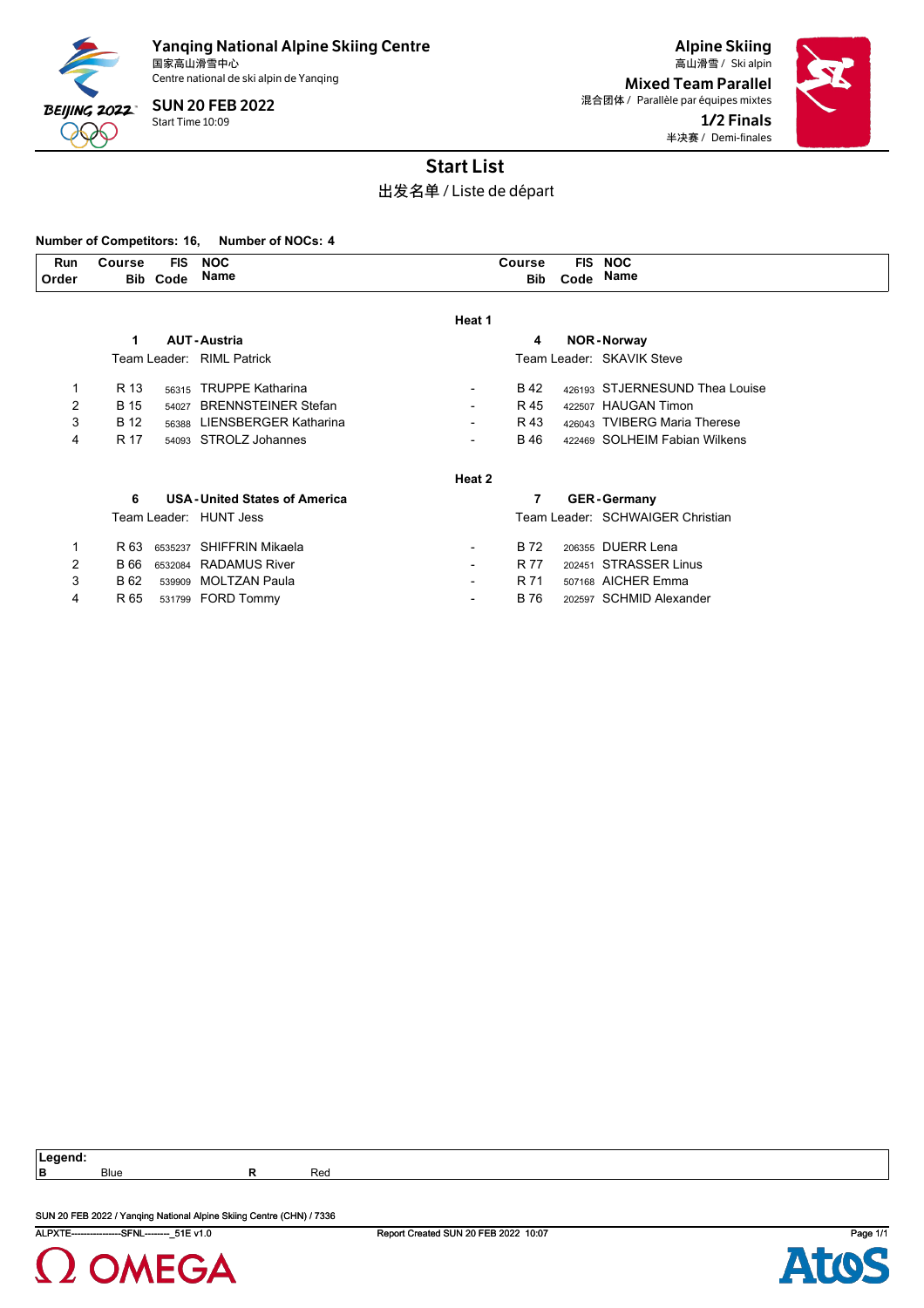

Centre national de ski alpin de Yanqing

Start Time 10:09 SUN 20 FEB 2022

Alpine Skiing Mixed Team Parallel 混合团体 / Parallèle par équipes mixtes 1/2 Finals 半决赛 / Demi-finales



### Results

成绩 / Résultats

**Number of Competitors: 16, Number of NOCs: 4**

| Course<br><b>Bib</b> | <b>FIS</b><br>Code | <b>NOC</b><br>Name         | Time                                                                                                                                                                                                                                           | <b>Pts</b><br>Gap |                                                                                                                                               | <b>Pts</b><br>Gap | Time             | Course<br><b>Bib</b> |        |                               |                                                                                                                                                                                                                                                                                                                                                                  |
|----------------------|--------------------|----------------------------|------------------------------------------------------------------------------------------------------------------------------------------------------------------------------------------------------------------------------------------------|-------------------|-----------------------------------------------------------------------------------------------------------------------------------------------|-------------------|------------------|----------------------|--------|-------------------------------|------------------------------------------------------------------------------------------------------------------------------------------------------------------------------------------------------------------------------------------------------------------------------------------------------------------------------------------------------------------|
|                      |                    |                            |                                                                                                                                                                                                                                                |                   |                                                                                                                                               |                   |                  |                      |        |                               |                                                                                                                                                                                                                                                                                                                                                                  |
| 1                    |                    |                            |                                                                                                                                                                                                                                                | $\overline{2}$    | $\overline{a}$                                                                                                                                | $\mathbf{2}$      |                  | 4                    |        |                               |                                                                                                                                                                                                                                                                                                                                                                  |
|                      |                    |                            |                                                                                                                                                                                                                                                |                   |                                                                                                                                               |                   |                  |                      |        |                               |                                                                                                                                                                                                                                                                                                                                                                  |
| R 13                 | 56315              | <b>TRUPPE Katharina</b>    |                                                                                                                                                                                                                                                |                   | $\blacksquare$                                                                                                                                |                   | 24.62            | <b>B</b> 42          |        |                               |                                                                                                                                                                                                                                                                                                                                                                  |
| <b>B</b> 15          | 54027              | <b>BRENNSTEINER Stefan</b> | 23.84                                                                                                                                                                                                                                          |                   | $\overline{\phantom{a}}$                                                                                                                      | $+0.62$           | 24.46            | R 45                 |        |                               |                                                                                                                                                                                                                                                                                                                                                                  |
| <b>B</b> 12          |                    |                            | 24.44                                                                                                                                                                                                                                          |                   | $\overline{\phantom{a}}$                                                                                                                      | $+0.86$           | 25.30            | R 43                 |        |                               |                                                                                                                                                                                                                                                                                                                                                                  |
| R 17                 |                    |                            |                                                                                                                                                                                                                                                |                   | $\blacksquare$                                                                                                                                |                   | 24.27            | <b>B</b> 46          |        |                               |                                                                                                                                                                                                                                                                                                                                                                  |
|                      |                    |                            |                                                                                                                                                                                                                                                |                   |                                                                                                                                               |                   |                  |                      |        |                               |                                                                                                                                                                                                                                                                                                                                                                  |
|                      |                    |                            |                                                                                                                                                                                                                                                |                   |                                                                                                                                               |                   |                  |                      |        | <b>Qualified to Big Final</b> |                                                                                                                                                                                                                                                                                                                                                                  |
| 6                    |                    |                            |                                                                                                                                                                                                                                                | 1                 | $\overline{a}$                                                                                                                                | 3                 |                  | 7                    |        |                               |                                                                                                                                                                                                                                                                                                                                                                  |
|                      |                    |                            |                                                                                                                                                                                                                                                |                   |                                                                                                                                               |                   |                  |                      |        |                               |                                                                                                                                                                                                                                                                                                                                                                  |
| R 63                 | 6535237            | <b>SHIFFRIN Mikaela</b>    |                                                                                                                                                                                                                                                |                   | $\overline{\phantom{a}}$                                                                                                                      |                   | 24.93            | <b>B</b> 72          |        |                               |                                                                                                                                                                                                                                                                                                                                                                  |
| <b>B</b> 66          |                    |                            | 23.96                                                                                                                                                                                                                                          |                   | $\overline{\phantom{a}}$                                                                                                                      | $+0.73$           | 24.69            | R 77                 | 202451 | <b>STRASSER Linus</b>         |                                                                                                                                                                                                                                                                                                                                                                  |
| B <sub>62</sub>      |                    |                            | <b>DNF</b>                                                                                                                                                                                                                                     |                   |                                                                                                                                               |                   | <b>DNF</b>       | R 71                 |        |                               |                                                                                                                                                                                                                                                                                                                                                                  |
| R 65                 |                    |                            |                                                                                                                                                                                                                                                |                   | $\blacksquare$                                                                                                                                |                   | 24.00            | B 76                 |        | <b>SCHMID Alexander</b>       |                                                                                                                                                                                                                                                                                                                                                                  |
|                      |                    |                            | <b>AUT-Austria</b><br>Team Leader: RIML Patrick<br>56388 LIENSBERGER Katharina<br>54093 STROLZ Johannes<br><b>USA-United States of America</b><br>Team Leader: HUNT Jess<br>6532084 RADAMUS River<br>539909 MOLTZAN Paula<br>531799 FORD Tommy |                   | Qualified to Big Final by Time: 48.28<br>$25.05 + 0.43$<br>$24.69 + 0.42$<br><b>Qualified to Small Final</b><br>$25.03 +0.10$<br>24.84 + 0.84 |                   | Heat 1<br>Heat 2 |                      |        |                               | <b>FIS NOC</b><br>Code Name<br><b>Qualified to Small Final: 48.89</b><br><b>NOR-Norway</b><br>Team Leader: SKAVIK Steve<br>426193 STJERNESUND Thea Louise<br>422507 HAUGAN Timon<br>426043 TVIBERG Maria Therese<br>422469 SOLHEIM Fabian Wilkens<br><b>GER-Germany</b><br>Team Leader: SCHWAIGER Christian<br>206355 DUERR Lena<br>507168 AICHER Emma<br>202597 |

| hnena |      |            |                |            |       |  |     |  |  |  |  |
|-------|------|------------|----------------|------------|-------|--|-----|--|--|--|--|
| B     | Blue | <b>DNF</b> | Did Not Finish | Dł.<br>ีเร | 'OINS |  | Rec |  |  |  |  |
|       |      |            |                |            |       |  |     |  |  |  |  |

ALPXTE----------------SFNL--------\_73G v1.0 Report Created SUN 20 FEB 2022 10:26 Page 1/1 SUN 20 FEB 2022 / Yanqing National Alpine Skiing Centre (CHN) / 7336



Atc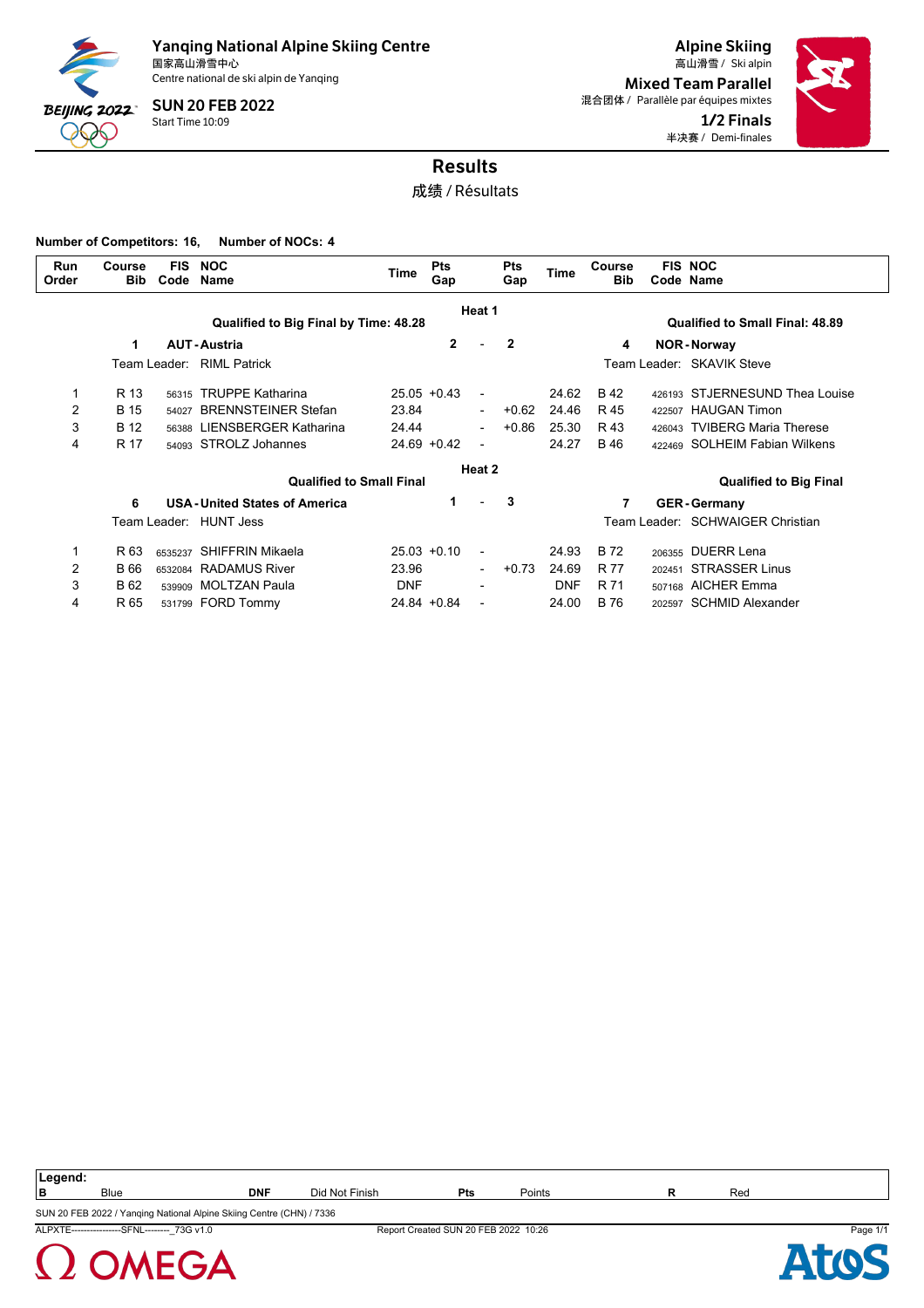

Centre national de ski alpin de Yanqing

Start Time 10:28 SUN 20 FEB 2022

Alpine Skiing 国家高山滑雪中心 Ski alpin 高山滑雪 / Mixed Team Parallel 混合团体 / Parallèle par équipes mixtes Finals 决赛 / Finales



## Start List

出发名单 / Liste de départ

#### **Number of Competitors: 16, Number of NOCs: 4**

| Run   | <b>Course</b> | <b>FIS</b> | <b>NOC</b> | Sourse | <b>FIS</b> | <b>NOC</b> |  |
|-------|---------------|------------|------------|--------|------------|------------|--|
|       |               |            |            |        |            |            |  |
| Order | <b>Bib</b>    | Code       | Name       | Bib    | Code       | Name       |  |
|       |               |            |            |        |            |            |  |

|   |             |       |                                | <b>Small Final</b> |      |                                     |
|---|-------------|-------|--------------------------------|--------------------|------|-------------------------------------|
|   | 4           |       | <b>NOR-Norway</b>              |                    | 6    | <b>USA-United States of America</b> |
|   |             |       | Team Leader: SKAVIK Steve      |                    |      | Team Leader: HUNT Jess              |
| 1 | R 43        |       | 426043 TVIBERG Maria Therese   |                    | B 62 | 539909 MOLTZAN Paula                |
| 2 | B 46        |       | 422469 SOLHEIM Fabian Wilkens  |                    | R 65 | 531799 FORD Tommy                   |
| 3 | B 42        |       | 426193 STJERNESUND Thea Louise |                    | R 63 | 6535237 SHIFFRIN Mikaela            |
| 4 | R 45        |       | 422507 HAUGAN Timon            |                    | B 66 | 6532084 RADAMUS River               |
|   |             |       |                                | <b>Big Final</b>   |      |                                     |
|   | 1           |       | <b>AUT-Austria</b>             |                    | 7    | <b>GER-Germany</b>                  |
|   |             |       | Team Leader: RIML Patrick      |                    |      | Team Leader: SCHWAIGER Christian    |
| 1 | R 13        | 56315 | <b>TRUPPE Katharina</b>        |                    | B 72 | 206355 DUERR Lena                   |
| 2 | <b>B</b> 15 | 54027 | <b>BRENNSTEINER Stefan</b>     |                    | R 75 | 202584 RAUCHFUSS Julian             |
| 3 | <b>B</b> 12 | 56388 | LIENSBERGER Katharina          |                    | R 71 | 507168 AICHER Emma                  |
| 4 | R 17        |       | 54093 STROLZ Johannes          |                    | B 76 | 202597 SCHMID Alexander             |

**Legend:**

**B** Blue **R** Red

SUN 20 FEB 2022 / Yanqing National Alpine Skiing Centre (CHN) / 7336



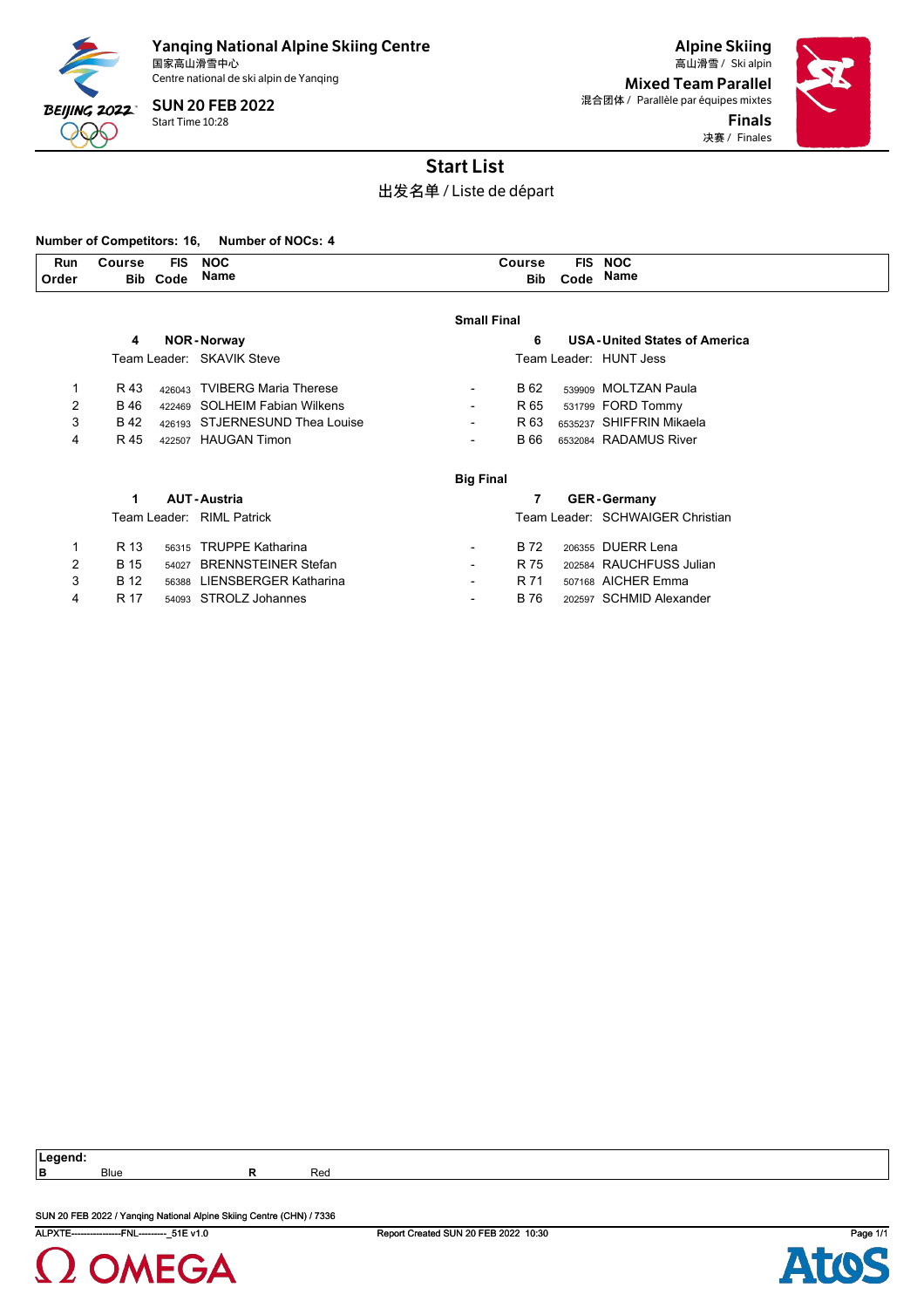

Centre national de ski alpin de Yanqing

Start Time 10:28 SUN 20 FEB 2022

Alpine Skiing Mixed Team Parallel 混合团体 / Parallèle par équipes mixtes Finals 决赛 / Finales



# Results

成绩 / Résultats

**Number of Competitors: 16, Number of NOCs: 4**

| <b>Run</b><br>Order | Course<br><b>Bib</b> | <b>FIS</b><br>Code | <b>NOC</b><br>Name             | Time       | <b>Pts</b><br>Gap |                          | <b>Pts</b><br>Gap       | <b>Time</b> | Course<br><b>Bib</b> |         | <b>FIS NOC</b><br>Code Name         |
|---------------------|----------------------|--------------------|--------------------------------|------------|-------------------|--------------------------|-------------------------|-------------|----------------------|---------|-------------------------------------|
|                     |                      |                    | 3rd Place by Time: 48.34       |            |                   |                          | <b>Small Final</b>      |             |                      |         | 4th Place: 48.76                    |
|                     | 4                    |                    | <b>NOR-Norway</b>              |            | $\overline{2}$    |                          | $\overline{\mathbf{2}}$ |             | 6                    |         | <b>USA-United States of America</b> |
|                     |                      |                    | Team Leader: SKAVIK Steve      |            |                   |                          |                         |             |                      |         | Team Leader: HUNT Jess              |
|                     | R 43                 | 426043             | <b>TVIBERG Maria Therese</b>   |            | $25.46 + 0.74$    | $\overline{\phantom{a}}$ |                         | 24.72       | B 62                 |         | 539909 MOLTZAN Paula                |
| 2                   | <b>B</b> 46          |                    | 422469 SOLHEIM Fabian Wilkens  | 24.02      |                   | $\overline{\phantom{0}}$ | $+0.94$                 | 24.96       | R 65                 |         | 531799 FORD Tommy                   |
| 3                   | <b>B42</b>           |                    | 426193 STJERNESUND Thea Louise | 24.32      |                   | $\blacksquare$           | $+0.52$                 | 24.84       | R 63                 | 6535237 | SHIFFRIN Mikaela                    |
| 4                   | R 45                 |                    | 422507 HAUGAN Timon            | <b>DNF</b> |                   |                          |                         | 24.04       | B 66                 |         | 6532084 RADAMUS River               |
|                     |                      |                    |                                |            |                   | <b>Big Final</b>         |                         |             |                      |         |                                     |
|                     |                      |                    | 1st Place by Time: 48.27       |            |                   |                          |                         |             |                      |         | 2nd Place: 48.46                    |
|                     | 1                    |                    | <b>AUT-Austria</b>             |            | $\overline{2}$    |                          | $\overline{\mathbf{2}}$ |             | 7                    |         | <b>GER-Germany</b>                  |
|                     |                      |                    | Team Leader: RIML Patrick      |            |                   |                          |                         |             |                      |         | Team Leader: SCHWAIGER Christian    |
|                     | R 13                 | 56315              | <b>TRUPPE Katharina</b>        |            | $25.11 + 0.52$    | $\blacksquare$           |                         | 24.59       | <b>B</b> 72          |         | 206355 DUERR Lena                   |
| $\overline{2}$      | <b>B</b> 15          | 54027              | <b>BRENNSTEINER Stefan</b>     | 23.72      |                   | $\overline{\phantom{0}}$ | $+0.61$                 | 24.33       | R 75                 |         | 202584 RAUCHFUSS Julian             |
| 3                   | <b>B</b> 12          | 56388              | <b>LIENSBERGER Katharina</b>   | 24.55      |                   |                          |                         | <b>DNF</b>  | R 71                 |         | 507168 AICHER Emma                  |
| 4                   | R 17                 |                    | 54093 STROLZ Johannes          |            | $25.17 + 1.30$    | $\blacksquare$           |                         | 23.87       | B 76                 | 202597  | <b>SCHMID Alexander</b>             |

| Legend:<br>$\sim$ $\sim$ $\sim$ $\sim$ $\sim$ |             |            |                |           |        |     |
|-----------------------------------------------|-------------|------------|----------------|-----------|--------|-----|
| l B                                           | <b>Blue</b> | <b>DNF</b> | Did Not Finish | ы.<br>-เร | Points | Red |
|                                               |             |            |                |           |        |     |

ALPXTE----------------FNL---------\_73G v1.0 Report Created SUN 20 FEB 2022 10:53 Page 1/1 SUN 20 FEB 2022 / Yanqing National Alpine Skiing Centre (CHN) / 7336



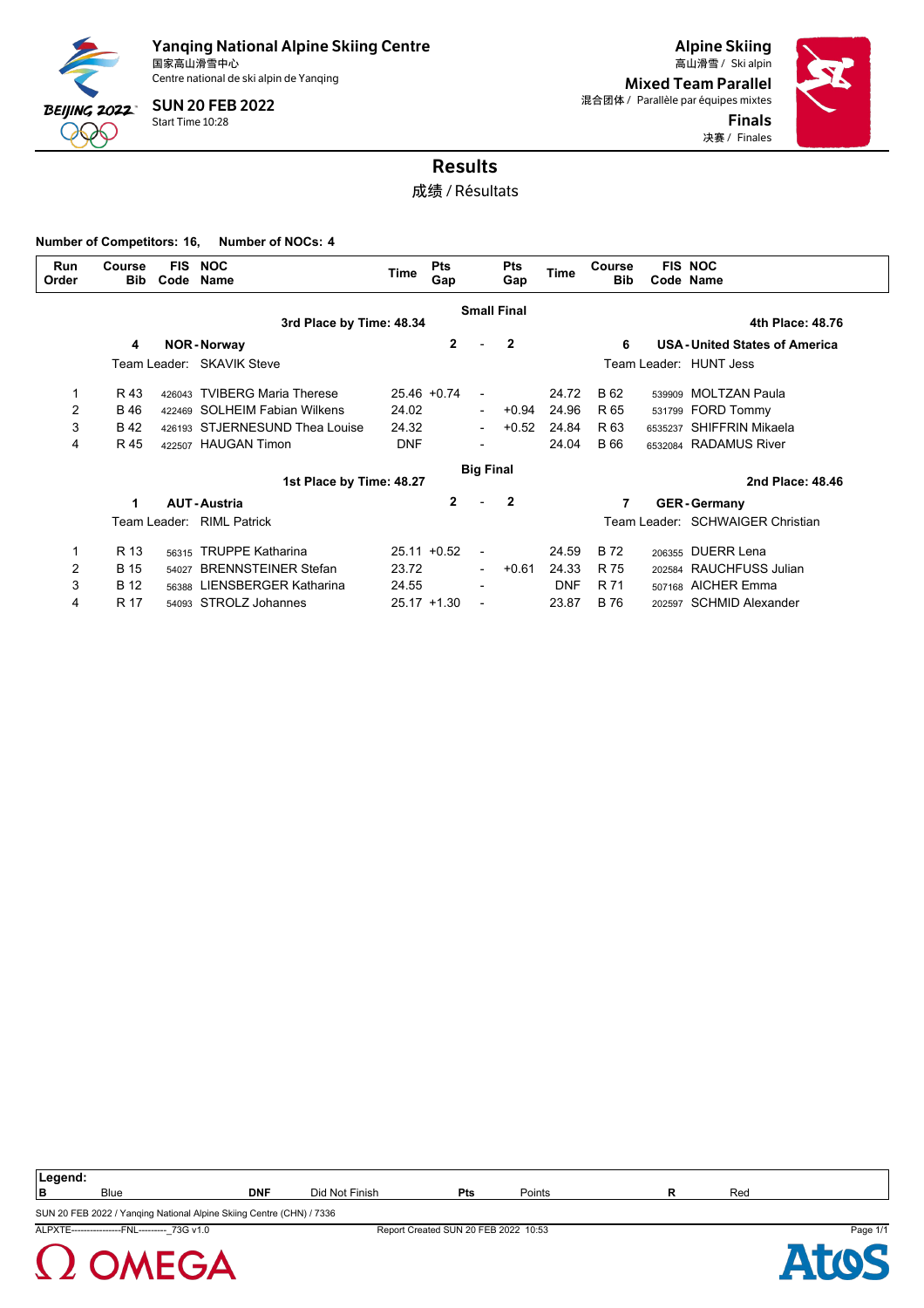

Alpine Skiing 高山滑雪 / Ski alpin Mixed Team Parallel 混合团体 / Parallèle par équipes mixtes



### Medallists

### 获奖(奖牌)名单 / Médaillé(e)s

| <b>Medal</b>  | <b>NOC</b>    | <b>Name</b>                   | <b>Gender</b> |
|---------------|---------------|-------------------------------|---------------|
| <b>GOLD</b>   | AUT - Austria | <b>HUBER Katharina</b>        | F             |
|               |               | LIENSBERGER Katharina         | F             |
|               |               | <b>TRUPPE Katharina</b>       | F             |
|               |               | <b>BRENNSTEINER Stefan</b>    | M             |
|               |               | <b>MATT Michael</b>           | M             |
|               |               | STROLZ Johannes               | M             |
| <b>SILVER</b> | GER - Germany | <b>AICHER Emma</b>            | F             |
|               |               | <b>DUERR Lena</b>             | F             |
|               |               | <b>RAUCHFUSS Julian</b>       | M             |
|               |               | <b>SCHMID Alexander</b>       | M             |
|               |               | <b>STRASSER Linus</b>         | M             |
| <b>BRONZE</b> | NOR - Norway  | <b>HOLTMANN Mina Fuerst</b>   | F             |
|               |               | STJERNESUND Thea Louise       | F             |
|               |               | <b>TVIBERG Maria Therese</b>  | F             |
|               |               | <b>HAUGAN Timon</b>           | M             |
|               |               | <b>SOLHEIM Fabian Wilkens</b> | м             |
|               |               | <b>WINDINGSTAD Rasmus</b>     | M             |

**F** Female **M** Male



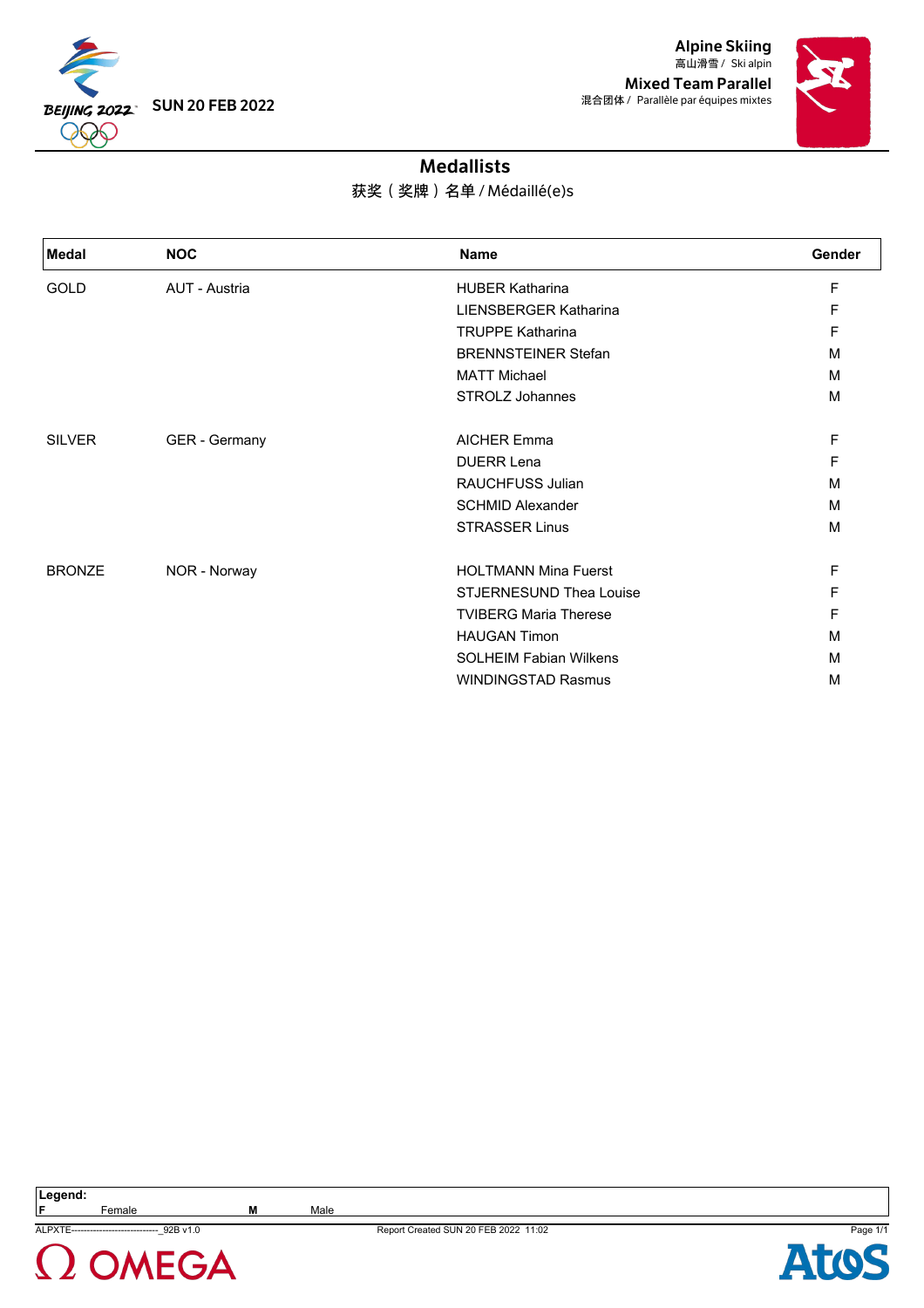

Alpine Skiing 高山滑雪 / Ski alpin



### Medal Standings

奖牌榜 / Classement des médailles

As of SUN 20 FEB 2022 at 11:03

### **After 11 of 11 Events**

|                |                                |   |   | Men            |      | Women |                |                |                         | <b>Mixed</b> |                          |                            |      | <b>Total</b> |                |                |      | Rank               |
|----------------|--------------------------------|---|---|----------------|------|-------|----------------|----------------|-------------------------|--------------|--------------------------|----------------------------|------|--------------|----------------|----------------|------|--------------------|
| Rank           | <b>NOC</b>                     | G | S | в              | Tot. | G     | s              | в              | Tot.                    | G            | S                        | в                          | Tot. | G            | s              | В              | Tot. | by<br><b>Total</b> |
|                | SUI - Switzerland              | 2 |   |                | 2    | 3     |                | 3              | 7                       |              |                          |                            |      | 5            |                | 3              | 9    |                    |
| $\overline{2}$ | AUT - Austria                  | 2 |   | 1              | 4    |       | $\overline{2}$ |                | $\overline{2}$          |              |                          |                            |      | 3            | 3              |                | 7    | $\overline{2}$     |
| 3              | FRA - France                   |   |   | 4              | 3    |       |                |                |                         |              |                          |                            |      |              |                |                | 3    | 5                  |
| 4              | SVK - Slovakia                 |   |   |                |      |       |                |                | $\overline{\mathbf{A}}$ |              |                          |                            |      |              |                |                |      | $=6$               |
| 4              | SWE - Sweden                   |   |   |                |      |       |                |                | ٠                       |              |                          |                            |      |              |                |                |      | $=6$               |
| 6              | ITA - Italy                    |   |   |                |      |       | $\overline{2}$ | $\overline{2}$ | 4                       |              |                          |                            |      |              | $\overline{2}$ | $\overline{2}$ | 4    | $=3$               |
| 7              | NOR - Norway                   |   |   | $\overline{2}$ | 3    |       |                |                |                         |              |                          | $\boldsymbol{\mathcal{A}}$ |      |              |                | 3              | 4    | $=3$               |
| 8              | GER - Germany                  |   |   |                |      |       |                |                |                         |              | $\overline{\phantom{a}}$ |                            |      |              |                |                |      | $=6$               |
| 8              | SLO - Slovenia                 |   |   |                |      |       |                |                |                         |              |                          |                            |      |              |                |                |      | $=6$               |
| 8              | USA - United States of America |   |   |                |      |       |                |                |                         |              |                          |                            |      |              |                |                |      | $=6$               |
| 11             | CAN - Canada                   |   |   | 1              |      |       |                |                |                         |              |                          |                            |      |              |                |                |      | $=6$               |
|                | Total:                         | 5 | 5 | 5              | 15   | 5     | 5              | 5              | 15                      |              |                          |                            | 3    | 11           | 11             | 11             | 33   |                    |

**Note:**

Rank by Total is calculated by the total number of gold, silver and bronze medals.

**Equal sign indicates that two or more NOCs share the same rank by total <b>B** Bronze<br> **Example 19** Bronze<br> **B** Bronze **G** Gold **S** Silver **Tot.** Total

 $\Omega$  OMEGA

ALP-------------------------------\_95 v11.0 Report Created SUN 20 FEB 2022 11:03 Page 1/1